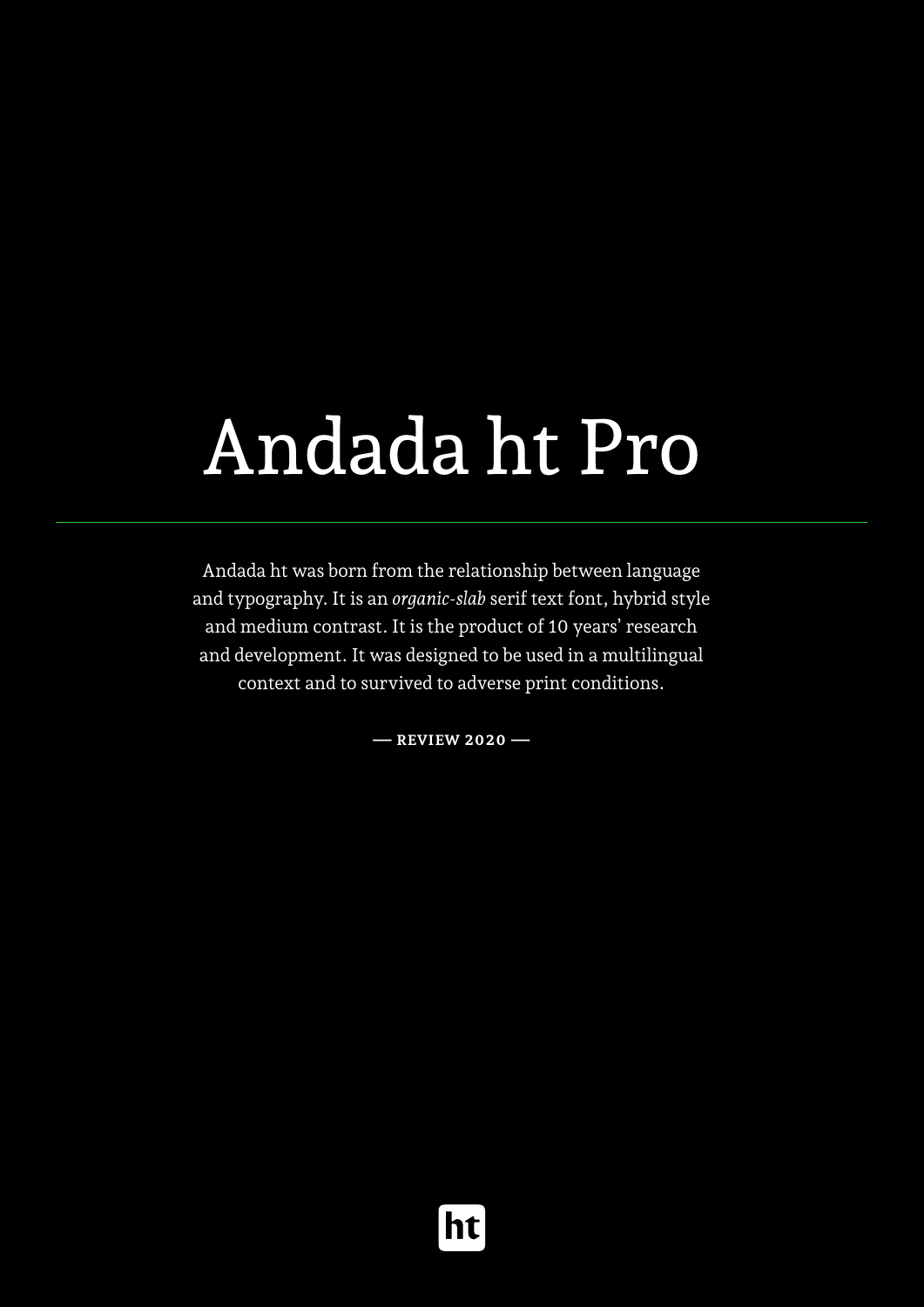**Andada ht** was born from the relationship between language and typography. It is an organic-slab serif, hybrid style and medium contrast type for text. Initially it was designed to be used in a specific bilingual context, Spanish and Guaraní (pre-hispanic) languages therefore the language is its design criteria.

> The Guaraní language uses the latin system, it has a character named puso, which is an identifying sign for Guaraní, like the ñ in Spanish, the č in Czech or the ß in German. The correct sign to represent the puso is the saltillo (Saltillo uniA78B, saltillo uniA78C), but usually it's replaced by an apostrophe because the saltillo does not appear in the spanish, english or portuguese keyboards layouts. During these 10 years of work I have looked for different solutions to improve the composition of text in guaraní, from the typographical and technical points of view. I have developed a new keyboard distribution, which allows the guaraní language users to normally type in their language.

#### **More info:**

https://github.com/huertatipografica/teclado-Guarani

#### **Quick info:**

Type Foundry: Huerta Tipográfica Author: Carolina Giovagnoli Created: 2010 Revision 1: 2015 Revision 2: 2019 Weights: [4] Regular, Medium, Bold and Extra bold Variables: Roman, Italic, Small caps Language support: Latin Plus License Types: Desktop, Webfont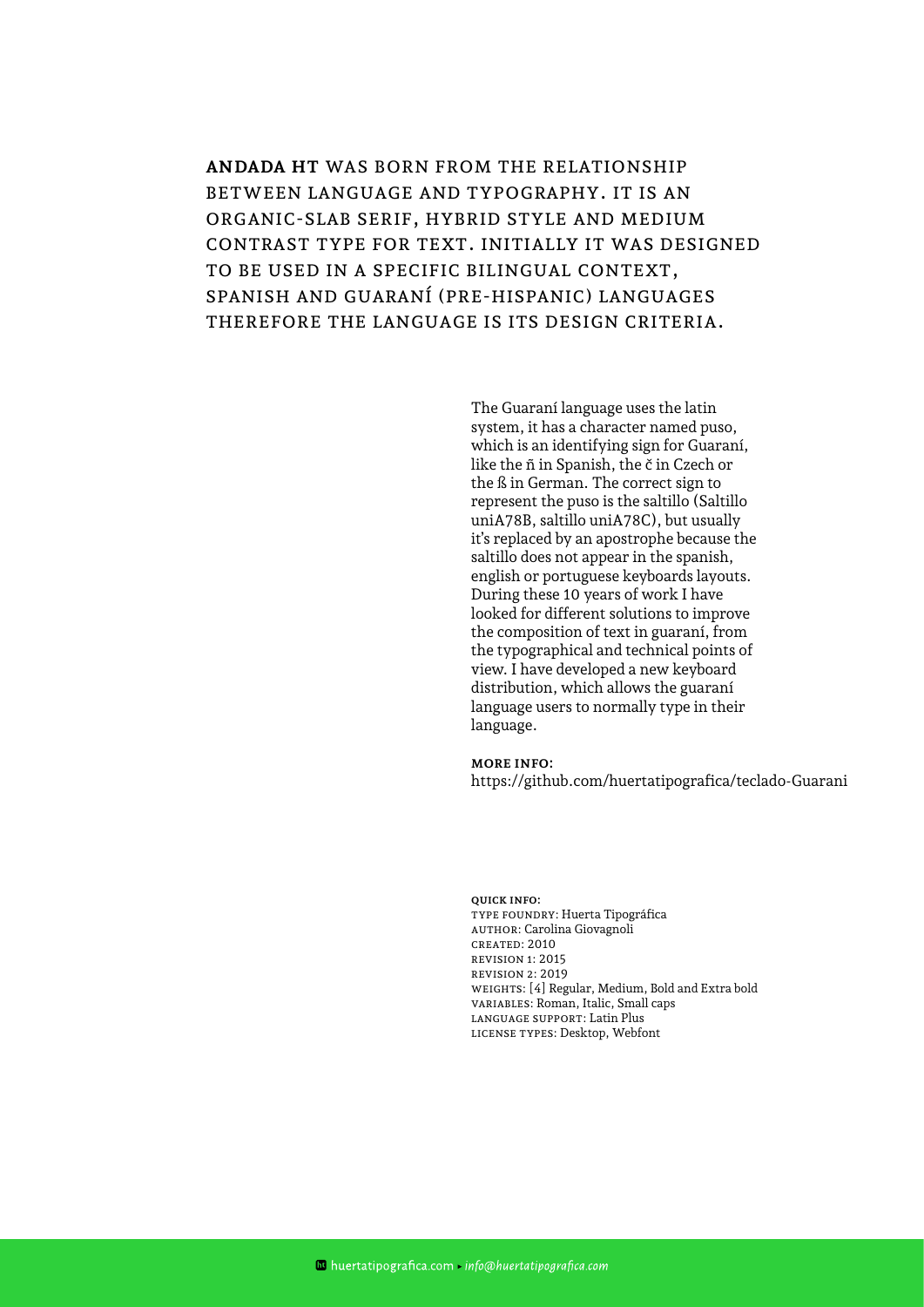### ABCDEFGHIJKLMNOPQRSTUVWXYZÆĄÐNĘßÐĦJŁÑŒØTÞU ABCDEFGHIJKLMNOPQRSTUVWXYZÆAÐNEÐSHIKŁÑŒØTÞU abcdefghijklmnopqrstuvwxyzæadneðßhiklñœøtþuÓ

#### **ACCENTED CHARACTERS**

Àà Áá Ââ Ãã Ää Ää Āā Ăǎ Åå Áå Ạạ Ąą Ææ Ǽǽ Ćć Ĉĉ Čč Ċċ Çç Ďď Đđ Đð Èè Éé Êê Êẽ Ěĕ Ëë Ēē Ĕĕ Ėė Ėę Ęę Ĝĝ Ğğ Ğğ Ġġ Ġġ Ģģ Ĥĥ Ħħ ıÌ ìÍ íÎ îĨ ĩĬ ïĪ īĬ iİ ļi Jì Jĵĵ Ķķ ĸ Ĺĺ Ľľ Ļļ Łł ĿL ŀl Ńń Ññ Ňň Ņn Ŋn Ŋn 'n Òò Óó Ôô Õõ Öö Ōō Ŏŏ Őő Oo Oo Øø Øø Œœ Ŕŕ Řř Ŗŗ Śś Ŝŝ Šš Şş Șș ßß Ťť Ţţ Ţţ Ŧŧ Þþ Ùù Úú Ûû Ũũ Üü Ūū Ŭŭ Ůů Űű Uu Uu Ŵẁ Ŵẃ Ŵŵ Ŵẅ Ŷỳ Ýý Ŷŷ Ÿỹ Ÿÿ Ÿӯ Źź Žž Żż IJÿ ÍJý Əə

> NUMERAL SETS, CURRENCY & MATH 0123456789.0123456789  $\leftarrow \rightarrow$  0123456789.0123456789  $\cos \xi f E \Psi$ %%0+-=÷×<>±≤≥≈≠2°13'48"

**SUPERIORS**  $\text{Mínim}$  ((ABCCDEFGHIJklmnopqrstuvwxyz \_ 0+1-2=3÷4×5<6>7±8≤9≥0≈1≠2)]}

> LIGATURES (STANDART & DISCRETIONARY) ff fi fi fj fl fh fb fk fffi fffl $*$  fu ti tu

**FRACTIONS**  $\frac{1}{4}$   $\frac{1}{2}$   $\frac{3}{4}$   $\frac{1}{3}$   $\frac{2}{3}$   $\frac{1}{8}$   $\frac{3}{8}$   $\frac{5}{8}$   $\frac{7}{8}$   $\frac{12345}{56789}$ 

PUNCTUATION & SYMBOLS 

**ARROW** 

 $\uparrow \negthinspace \wedge \negthinspace \rightarrow \negthinspace \negthinspace \vee \negthinspace \vee \vee \vee \negthinspace \vee \negthinspace \negthinspace \wedge \negthinspace \negthinspace \wedge \negthinspace \negthinspace \wedge \negthinspace \negthinspace \vee \negthinspace \vee$ 

**GEOMETRY** 

<u>●◯◐◑◒◓◉◆◇◾◻▴▸▾◂▵▻▿◁▤▬◣◥◥</u>⊓◪⊛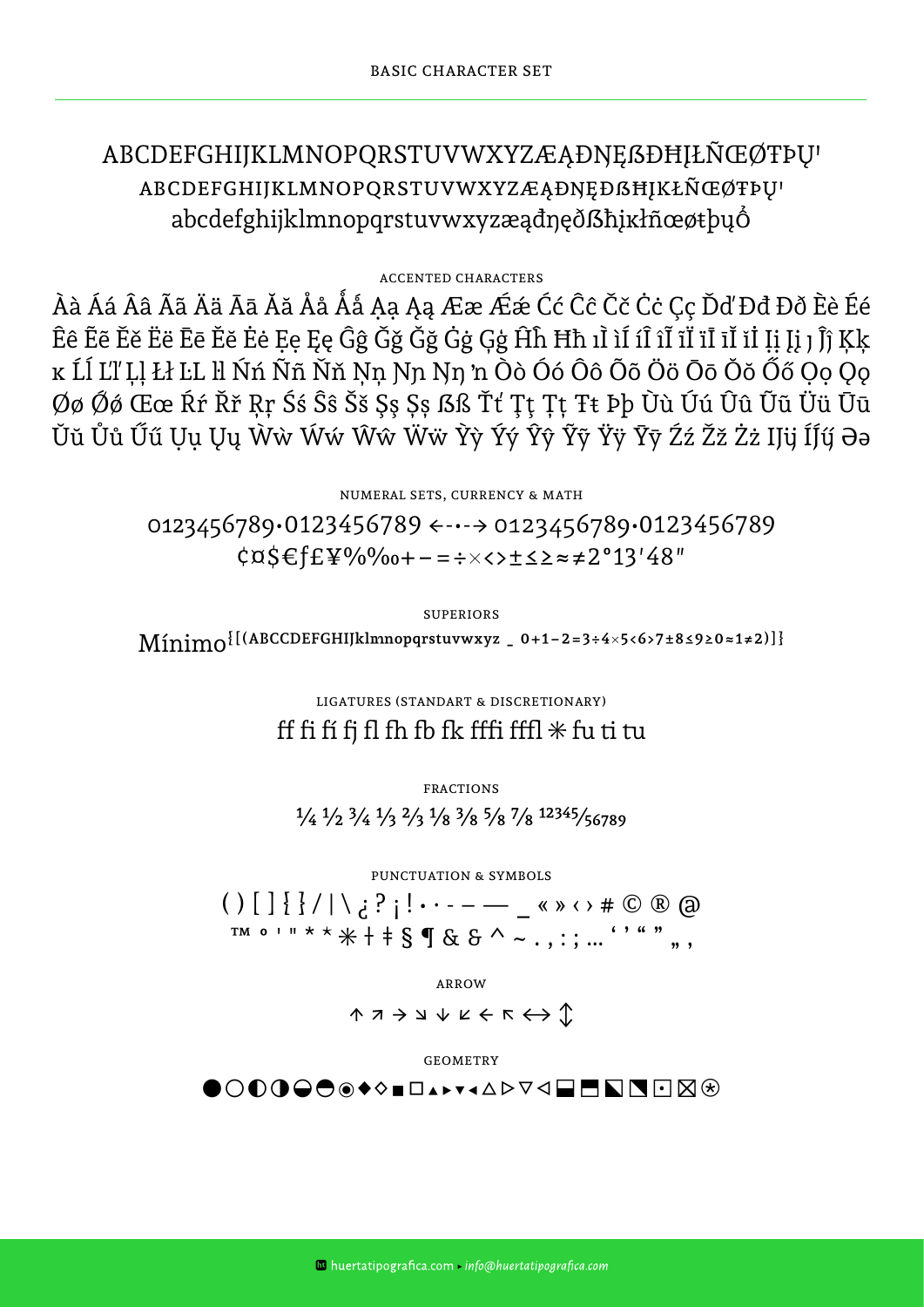



### HAHA**HAHA** nana**nana**  $\blacktriangle$

¿¡ABCDEFGHIJKLMN} (OPQRSẞTUVWXYZ]" «abcdefghijklmnopqrsß tuvwxyz→123456789+÷

*HAHAHAHA nananana*

*¿¡ABCDEFGHIJKLMN} (OPQRSẞTUVWXYZ]" «abcdefghijklmnopqrsß tuvwxyz->123456789+÷*

**[10/12 PT] GILLES DELEUZE (\* 18 January 1925,**  $\pm 4$ November 1995) was a French philosopher who, from the early 1950s until his death in 1995, wrote on philosophy, literature, film, and fine art. His most popular works were the two volumes of Capitalism and Schizophrenia: Anti-Oedipus (1972) and A Thousand Plateaus (1980), both co-written with psychoanalyst Félix Guattari. His metaphysical treatise Difference and Repetition (1968) is considered by many scholars to be his magnum opus.[2] A. W. Moore, citing Bernard Williams's criteria for a great thinker, ranks Deleuze among the GREATEST PHILOSOPHERS.<sup>[14]</sup> Although he once characterized himself as a *pure metaphysician,[15]* his work has influenced a variety of disciplines across the humanities, including philosophy, art, and literary theory, as well as movements such as post-structuralism and postmodernism.

Along with several French and Italian Marxist-inspired neo-Spinozists like Louis Althusser, Étienne Balibar, and Antonio Negri, he was one of the central figures in a great flowering of Spinoza studies in the late 20th and early 21<sup>st</sup> centuries continental philosophy (or the rise of French-inspired post-structuralist Neo-Spinozism) that was the second remarkable Spinoza revival in history, after highly significant Neo-Spinozism in German philosophy and literature of approximately the late 18th and early 19th centuries. A fervent Spinozist in many respects, Deleuze's preoccupation with and reverence for Spinoza are well known in contemporary philosophy. As Pierre Macherey noted, *An important part of Deleuze's oeuvre is devoted to the reading of philosophers: the Stoics, Leibniz, Hume, Kant, Nietzsche, Bergson, etc. But a rather*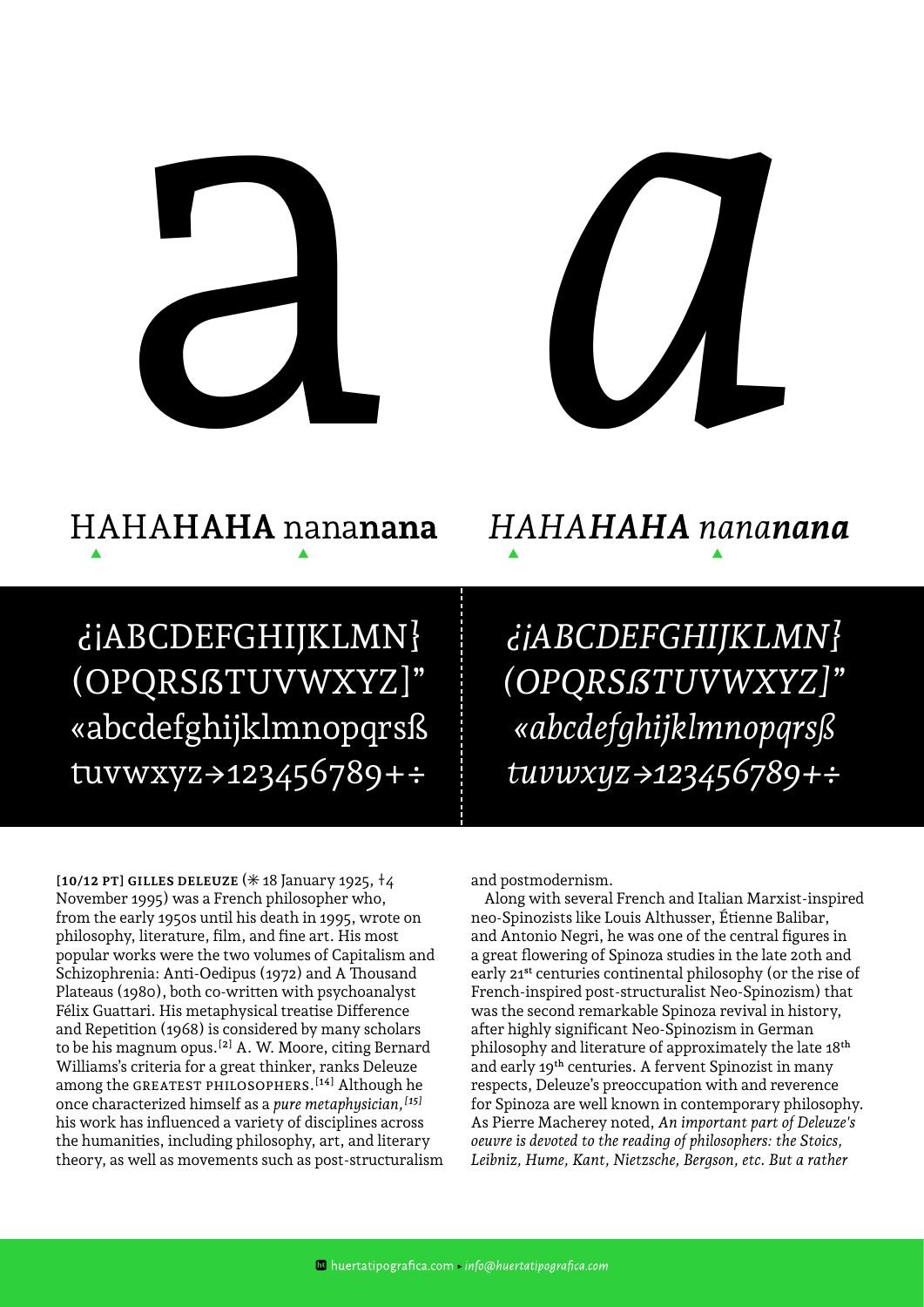



### HAHA**HAHA** nana**nana** *HAHAHAHA nananana*  $\blacktriangle$   $\blacktriangle$   $\blacktriangle$   $\blacktriangle$   $\blacktriangle$   $\blacktriangle$   $\blacktriangle$   $\blacktriangle$   $\blacktriangle$   $\blacktriangle$   $\blacktriangle$   $\blacktriangle$   $\blacktriangle$   $\blacktriangle$   $\blacktriangle$   $\blacktriangle$   $\blacktriangle$   $\blacktriangle$   $\blacktriangle$   $\blacktriangle$   $\blacktriangle$   $\blacktriangle$   $\blacktriangle$   $\blacktriangle$   $\blacktriangle$   $\blacktriangle$   $\blacktriangle$   $\blacktriangle$   $\blacktriangle$   $\blacktriangle$   $\blacktriangle$   $\blacktriangle$   $\blacktriangle$   $\blacktriangle$   $\blacktriangle$   $\blacktriangle$   $\blacktriangle$

¿¡ABCDEFGHIJKLMN} (OPQRSẞTUVWXYZ]" «abcdefghijklmnopqrsß tuvwxyz->123456789+÷

*¿¡ABCDEFGHIJKLMN} (OPQRSẞTUVWXYZ]" «abcdefghijklmnopqrsß tuvwxyz->123456789+÷*

 $[10/12$  PT] GILLES DELEUZE ( $*18$  January 1925,  $\dagger$ 4 November 1995) was a French philosopher who, from the early 1950s until his death in 1995, wrote on philosophy, literature, film, and fine art. His most popular works were the two volumes of Capitalism and Schizophrenia: Anti-Oedipus (1972) and A Thousand Plateaus (1980), both co-written with psychoanalyst Félix Guattari. His metaphysical treatise Difference and Repetition (1968) is considered by many scholars to be his magnum opus.[2] A. W. Moore, citing Bernard Williams's criteria for a great thinker, ranks Deleuze among the GREATEST PHILOSOPHERS.<sup>[14]</sup> Although he once characterized himself as a *pure metaphysician,[15]* his work has influenced a variety of disciplines across the humanities, including philosophy, art, and literary theory, as well as movements such as post-structuralism and postmodernism. Along with several French and Italian Marxist-inspired neo-Spinozists like Louis Althusser, Étienne Balibar, and Antonio Negri, he was one of the central figures in a great flowering of Spinoza studies in the late 20th and early 21<sup>st</sup> centuries continental philosophy (or the rise of French-inspired post-structuralist Neo-Spinozism) that was the second remarkable Spinoza revival in history, after highly significant Neo-Spinozism in German philosophy and literature of approximately the late 18th and early 19<sup>th</sup> centuries. A fervent Spinozist in many respects, Deleuze's preoccupation with and reverence for Spinoza are well known in contemporary philosophy. As Pierre Macherey noted, *An important part of Deleuze's oeuvre is devoted to the reading of philosophers: the Stoics, Leibniz, Hume, Kant, Nietzsche, Bergson, etc. But a rather singular*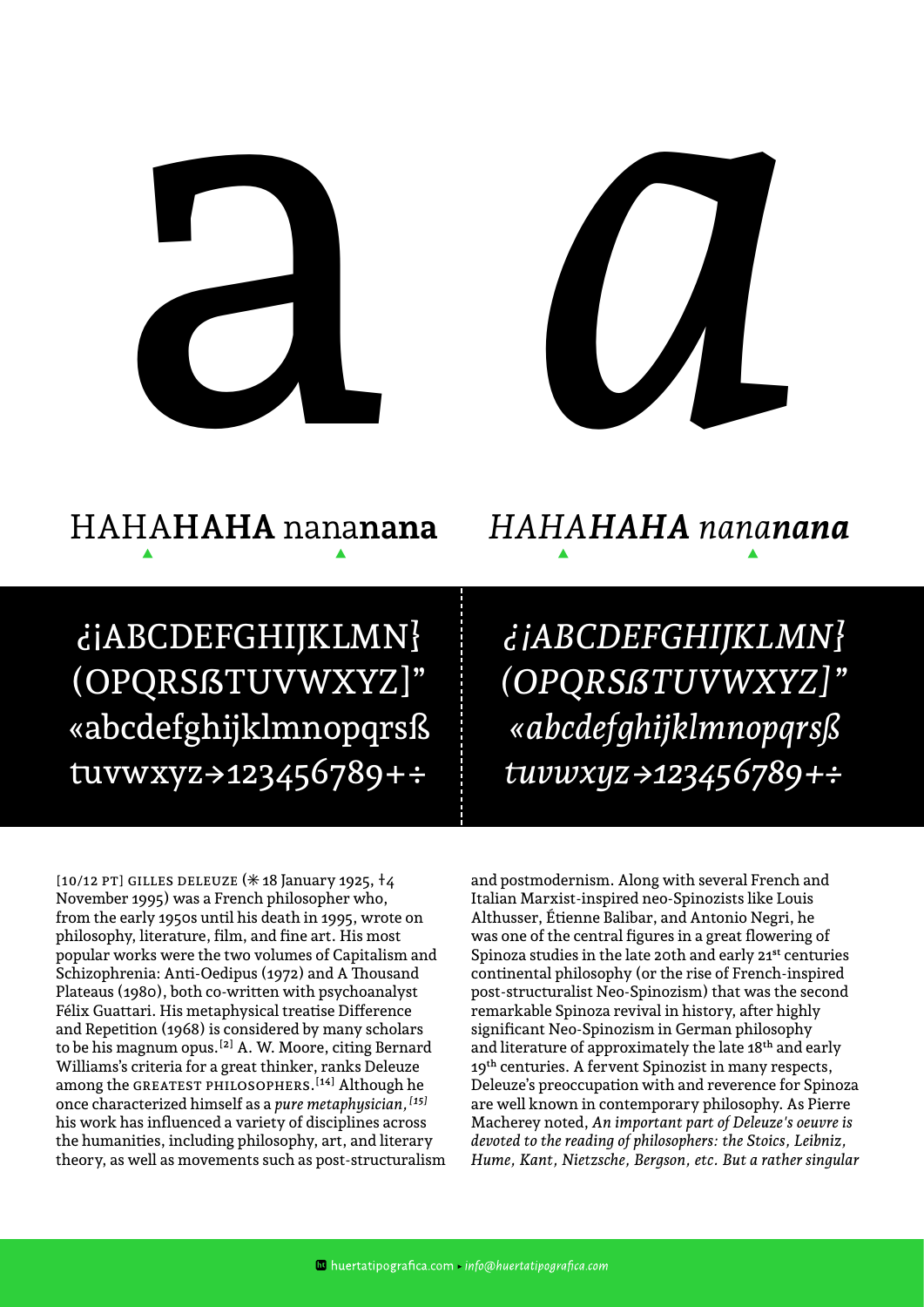



### HAHA**HAHA** nana**nana** *HAHAHAHA nananana*

# $\blacktriangle$   $\blacktriangle$   $\blacktriangle$   $\blacktriangle$   $\blacktriangle$   $\blacktriangle$   $\blacktriangle$

**¿¡ABCDEFGHIJKLMN} (OPQRSẞTUVWXYZ]" «abcdefghijklmnopqrsß tuvwxyz->123456789+÷**

*¿¡ABCDEFGHIJKLMN} (OPQRSẞTUVWXYZ]" «abcdefghijklmnopqrsß tuvwxyz->123456789+÷*

[12/14,4 PT] GILLES DELEUZE (\* 18 January **1925, †4 November 1995) was a French philosopher who, from the early 1950s until his death in 1995, wrote on philosophy, literature, film, and fine art. His most popular works were the two volumes of Capitalism and Schizophrenia: Anti-Oedipus (1972) and A Thousand Plateaus (1980), both cowritten with psychoanalyst Félix Guattari. His metaphysical treatise Difference and Repetition (1968) is considered by many scholars to be his magnum opus.[2] A. W. Moore, citing Bernard Williams's criteria** 

**for a great thinker, ranks Deleuze among the greatest philosophers.[14] Although he once characterized himself as a** *pure metaphysician,[15]* **his work has influenced a variety of disciplines across the humanities, including philosophy, art, and literary theory, as well as movements such as poststructuralism and postmodernism.**

**Along with several French and Italian Marxist-inspired neo-Spinozists like Louis Althusser, Étienne Balibar, and Antonio Negri, he was one of the central figures in a great flowering of Spinoza studies in the**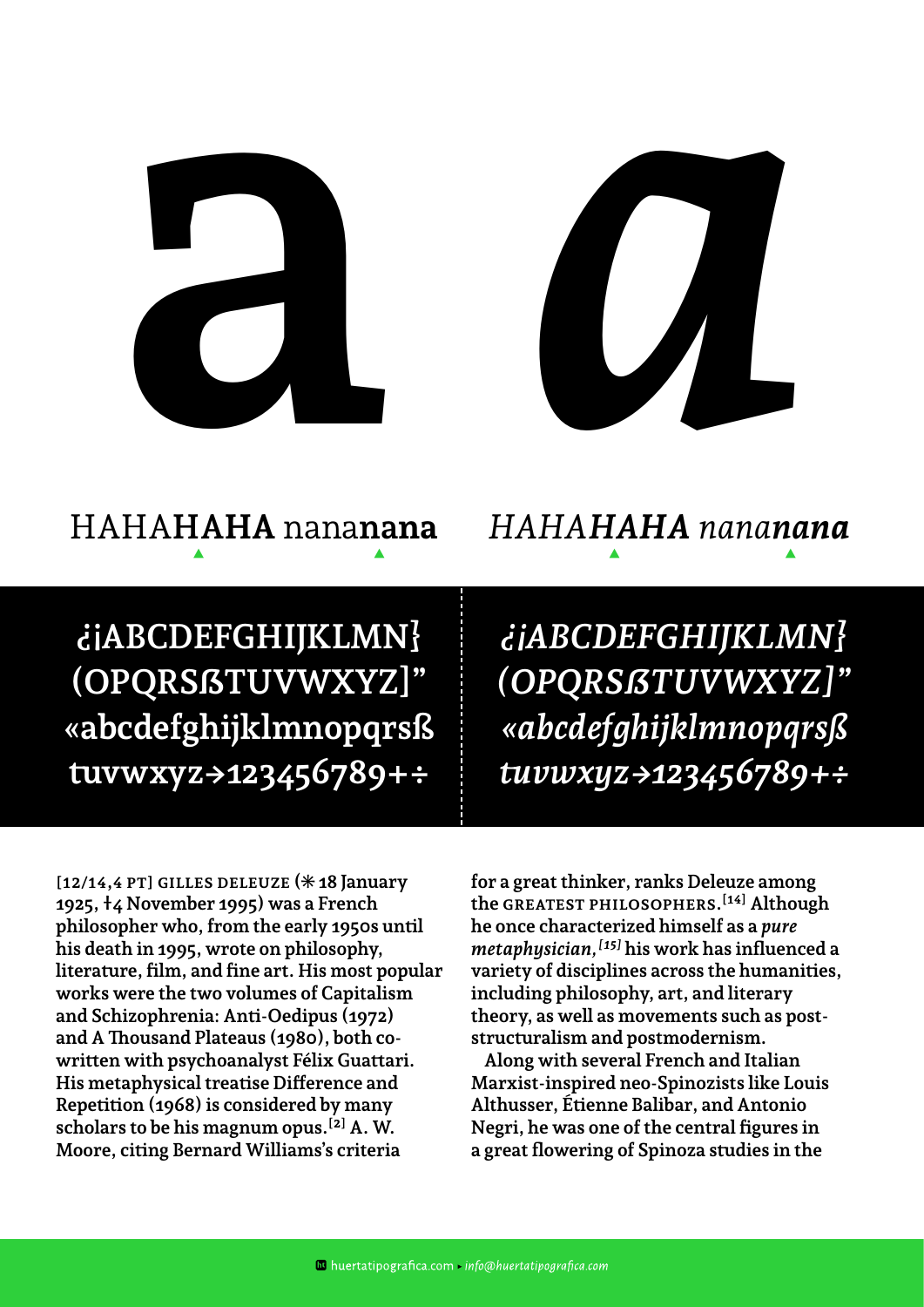



# HAHA**HAHA** nana**nana** *HAHAHAHA nananana*

 $\blacktriangle$   $\blacktriangle$   $\blacktriangle$ 

**¿¡ABCDEFGHIJKLMN} (OPQRSẞTUVWXYZ]" «abcdefghijklmnopqrsß tuvwxyz->123456789+÷**

*¿¡ABCDEFGHIJKLMN} (OPQRSẞTUVWXYZ]" «abcdefghijklmnopqrsß tuvwxyz->123456789+÷*

**[14/16,8 pt] Gilles Deleuze ([\*] 18 January 1925, †4 November 1995) was a French philosopher who, from the early 1950s until his death in 1995, wrote on philosophy, literature, film, and fine art. His most popular works were the two volumes of Capitalism and Schizophrenia: Anti-Oedipus (1972) and A Thousand Plateaus (1980), both co-written with psychoanalyst Félix Guattari. His metaphysical treatise Difference and Repetition (1968) is considered by many scholars to be his magnum opus.[2] A. W. Moore, citing Bernard Williams's criteria for a great thinker, ranks Deleuze among the greatest philosophers.[14] Although he once characterized himself as a** *pure metaphysician,[15]* **his work has influenced a variety of disciplines across the humanities, including philosophy, art, and literary theory, as well as movements such as post-structuralism and**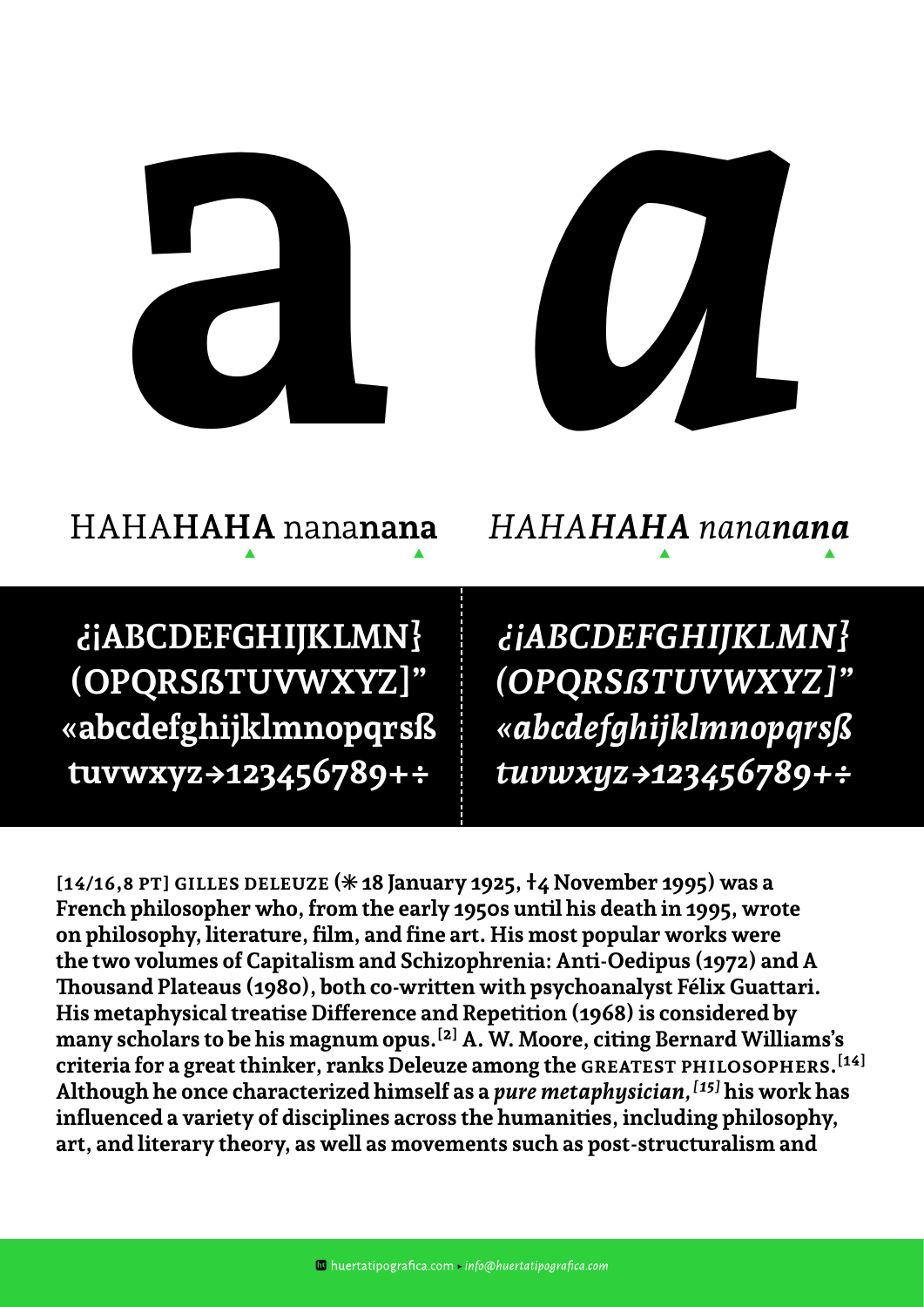Regular

 ${[(abcdefghijklmopqrstuvwxyz!gængðijñæøþ?!)]}{-123456789}$ ABCDEFGHIJKLMOPQRSTUVWXYZ'߯NÐIJÑŒØÞ!?)]}-1234567 ABCDEFGHIJKLMOPQRSTUVWXYZ'߯NÐIJÑŒØÞ-1234

Italic

*{[(abcdefghijklmopqrstuvwxyzꞌßæŋðijñœøþ?!)]}-123456789 abcdefghijklmopqrstuvwxyzꞌẞæŋðijñœøþ!?)]}-1234567 ABCDEFGHIJKLMOPQRSTUVWXYZꞋ߯ŊÐIJÑŒØÞ-1234*

Meiudm

 ${[(abcdefghijklmopqrstuvwxyz! \&eqn\delta ijn\&eqn\epsilon_0]}.$ ABCDEFGHIJKLMOPQRSTUVWXYZ'߯NÐIJÑŒØÞ!?)]}-1234567 ABCDEFGHIJKLMOPQRSTUVWXYZ' SÆNÐIJÑŒØÞ-1234

Meiudm italic

*{[(abcdefghijklmopqrstuvwxyzꞌßæŋðijñœøþ?!)]}-123456789 abcdefghijklmopqrstuvwxyzꞌẞæŋðijñœøþ!?)]}-1234567 ABCDEFGHIJKLMOPQRSTUVWXYZꞋ߯ŊÐIJÑŒØÞ-1234*

**{[(abcdefghijklmopqrstuvwxyzꞌßæŋðijñœøþ?!)]}-123456789 abcdefghijklmopqrstuvwxyzꞌẞæŋðijñœøþ!?)]}-1234567 ABCDEFGHIJKLMOPQRSTUVWXYZꞋ߯ŊÐIJÑŒØÞ-1234**

**BOLD** 

bold italic

*{[(abcdefghijklmopqrstuvwxyzꞌßæŋðijñœøþ?!)]}-123456789 abcdefghijklmopqrstuvwxyzꞌẞæŋðijñœøþ!?)]}-1234567 ABCDEFGHIJKLMOPQRSTUVWXYZꞋ߯ŊÐIJÑŒØÞ-1234*

extra bold

**{[(abcdefghijklmopqrstuvwxyzꞌßæŋðijñœøþ?!)]}-123456789 abcdefghijklmopqrstuvwxyzꞌẞæŋðijñœøþ!?)]}-1234567 ABCDEFGHIJKLMOPQRSTUVWXYZꞋ߯ŊÐIJÑŒØÞ-1234**

extra bold italic

*{[(abcdefghijklmopqrstuvwxyzꞌßæŋðijñœøþ?!)]}-123456789 abcdefghijklmopqrstuvwxyzꞌẞæŋðijñœøþ!?)]}-1234567 ABCDEFGHIJKLMOPQRSTUVWXYZꞋ߯ŊÐIJÑŒØÞ-1234*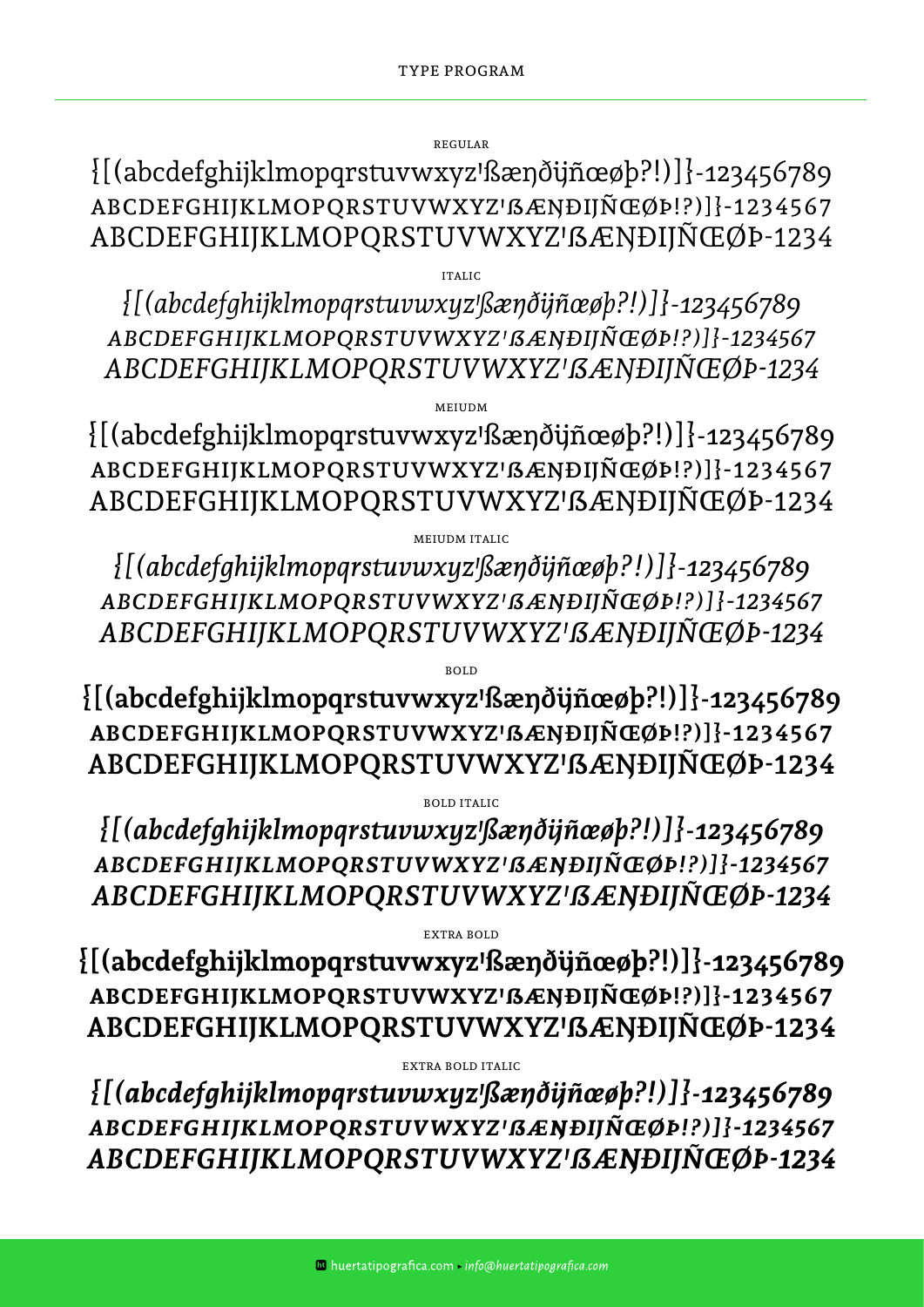#### Overview of supported OpenType layout features

| <b>MORE INFO</b>                                                      | ▶ WWW.ANDADA.HUERTATIPOGRAFICA.COM                                                                                        |
|-----------------------------------------------------------------------|---------------------------------------------------------------------------------------------------------------------------|
| [SS06] MATHEMATICALS SIGNS                                            | $(1x2)/3-4=x \cdot (1\times 2)+3-4=x$                                                                                     |
| [SS05] GEOMETRY                                                       | a b c d e f g h i j k l m n o p q r s t u v w x y z<br>◉◯◐◑◒◓◉◆◇◾◻▴▸▾◂▵▻▿◁▤▦◥◥◘◪▧◈                                        |
| [SS04] ARROWS                                                         | $12345678$ $\rightarrow$ $\leftrightarrow$ $\rightarrow$ $\forall$ $\forall$ $\forall$ $\forall$                          |
| [SS03] CEDILLA ALTERNATE                                              | aperçu ► aperçu                                                                                                           |
| [SS02] ROMANS UMBERS                                                  | siglo xxi MMCXVII ► siglo xxi MMCXVII                                                                                     |
| [SS01] GUARANI                                                        | mba'éichapa ► mba'éichapa                                                                                                 |
| ORDINALS [ORDN]                                                       | 1st 2nd 260 37a > 1st 2nd 260 37a                                                                                         |
| FRACTIONS [FRAC] [NUMR][DNOM]                                         | $12345/67890$ TL $\triangleright$ 12345/67890 TL                                                                          |
| SUPER-[SUPS]/SUBSCRIPT [SUBS] [SINF]                                  | 1839[1] La57 La+3 > 1839 <sup>[1]</sup> La <sub>57</sub> La <sup>+3</sup>                                                 |
| <b>TABULAR FIGURES</b>                                                | 123,456.7890 > 123,456.7890                                                                                               |
| LINING & OLD STYLE FIGURES                                            | 1234567890 > 1234567890                                                                                                   |
| SENSITIVE CASE FORM [CASE]                                            | 136 {[(H-H)]} ×C» {[(H-H)]} 136 → iH!? ×C» {[(H-H)]} 236                                                                  |
| SMALL CAPS FROM LOWER CASES [SMCP]<br>SMALL CAPS FROM CAPITALS [C2SC] | Ho & Cia $\cdot$ jd@gmx.de $\triangleright$ Ho & CIA $\cdot$ JD@GMX.DE<br>¡Hola? (123/456-} [eh] ► ¡HOLA? (123/456-} [EH] |
| CONTEXTUAL ALTERNATES [CALT]                                          | is lik dik lib lih $[*] \triangleright$ is lik dik lib lih $*$                                                            |
| DISCRETIONARY LIGATURES [DLIG]                                        | Th fu ti tu -> <- -^ ^- > Th fu ti tu $\rightarrow$ < $\land$ $\lor$                                                      |
| LIGATURES [LIGA]                                                      | fl fi ff fl fh ffk $\triangleright$ fl fi ff fl fh ffk                                                                    |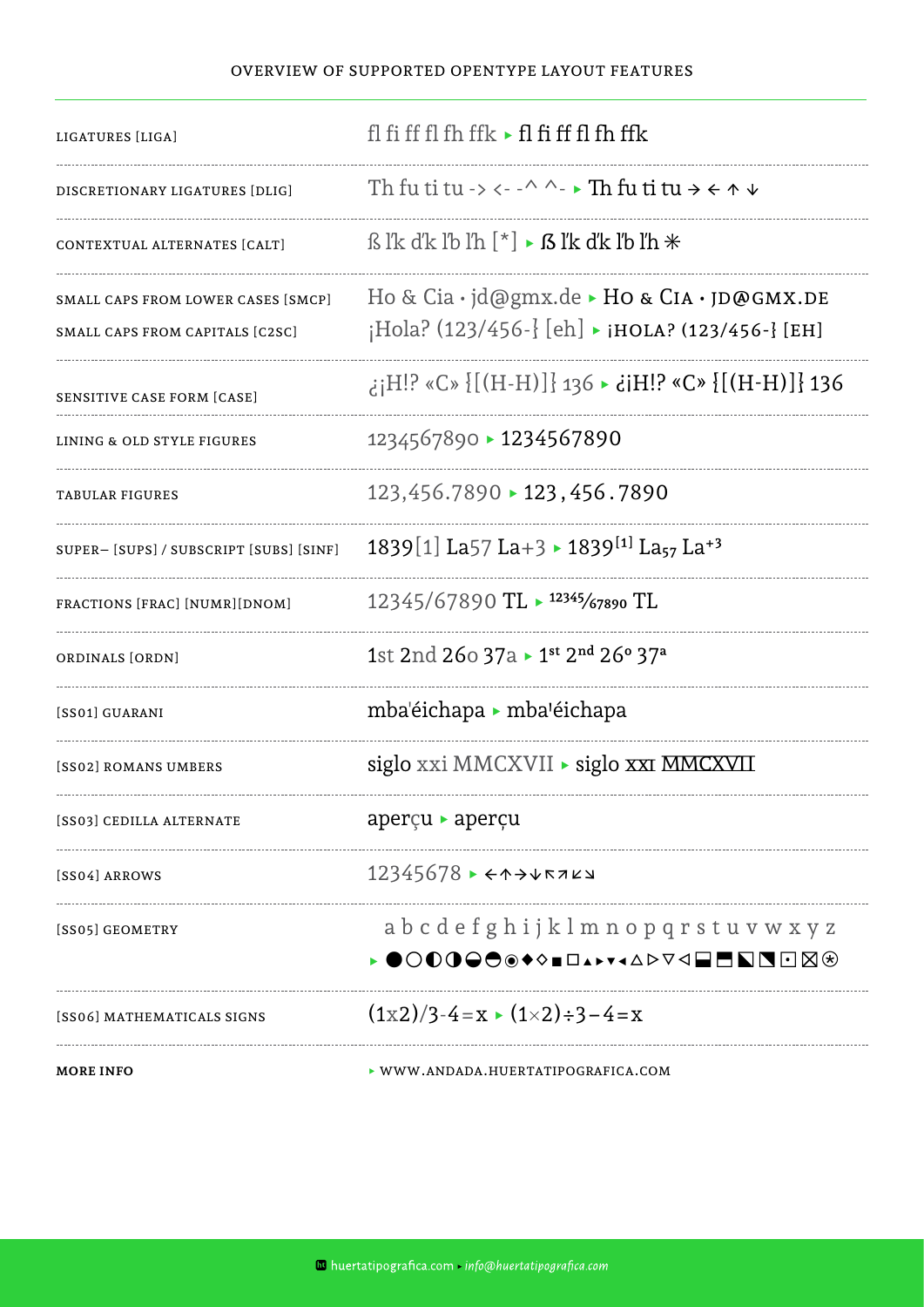# al

**[\*] Saltillo ->** u+a78b [ꞌ] /u+a78c [Ꞌ] clasificación: letra.

Signo utilizado en muchos alfabetos para representar la oclusión glotal. No tiene un acceso directo desde el teclado —español o inglés— y su parecido con el apóstrofo genera confusión. Saltillo y apóstrofo tienen puntos de Unicode y categorías funcionales diferentes, uno es una letra y el otro un signo de puntuación, esta discrepancia ocasiona conflictos en la digitalización de textos.

*[\*] Saltillo -> U+a78b [ꞌ] / U+a78c [Ꞌ] Classification: Letter. Many alphabets use it to represent glottal occlusion or glotal stop phoneme. It doesn't have a shortcut on the Spanish or English keyboard layouts, this is the reason for its resemblance to the apostrophe, which has a key. That replacement creates confusion. Saltillo and apostrophe have different Unicode points and functional categories, one is a letter and the other is a punctuation mark, this discrepancy causes conflicts in the digitization of texts.*

# **Ha'e he'i umi ñande ypykue ouhague hikuái Asia, Australia ha Malasia-gui.**

#### **Configuración del texto: OPENTYPE FEATURE. Stylistic set 1 [ss01] - GUARANI**

Este estilo reemplaza los apóstrofos y comillas simples (U+0027 or U+2019) que se encuentren entre vocales por el saltillo correspondiente (U+A78B - U+A78C, lower- uppercase).

El usuario puede tipear un apóstrofo o comilla y esté será reemplazado por el saltillo correspondiente.

#### **Text setting: OPENTYPE FEATURE. Stylistic set 1 [ss01] - GUARANI**

This feature replaces default apostrophe or quotesingle glyphs (U+0027 or U+2019) with the corresponding saltillo glyph (U+A78B - U+A78C, lower- uppercase). It only happen if the apostrophe or quotesingle is between vocals.



**[\*] Apóstrofo, quoteright ->** U+2019 Clasificación: Signo de puntuación. El apóstrofo es utilizado en muchos idiomas para marcar elisión, separar morfemas o indicar inflexiones. Este signo también se corresponde a la comilla simple de cierre, que en español ocupa la última jerarquía «"'Hola'"». Muchos lingüistas y autores lo utilizan para representar graficamente los fonemas de la oclusión o suspensión glotal, o las letras aspiradas.

 $*$  Apostrophe, quoteright  $\rightarrow$   $$ *Classification: Punctuation mark. Many languages use the apostrophe as mark elision, separate morphemes or indicate inflections. This glyph also coincides with the single quotation mark, which in Spanish occupies the last hierarchy «"'Hello'"». Many linguists and authors use it to graphically represent the phonemes of the glotal occlusion, suspension or the aspirated letters.*

### **She says "I didn't have many friends and I didn't like the ones I had."**

2′

**[\*] Prima, minute, feet ->** U+2032 Clasificación: Signo matemático. Este signo se utiliza para las abreviaturas de minuto de arco (60′=1º) o de la medida de longitud pie (1′=12″). Puede ser recta o inclinada pero no debe confundirse con la comilla.

*[\*] Prima, minute, feet -> U + 2032 Classification: Mathematical sign. This sign is used as the abbreviation of minute (60′ = 1º) or the measure of foot length (1′ = 12″). It can be straight or inclined but it doesn't have to be confused with the quotation mark.*

**Rosario sobre la costa del Paraná. Coordenadas: 32° 57′ S - 60° 39′ O**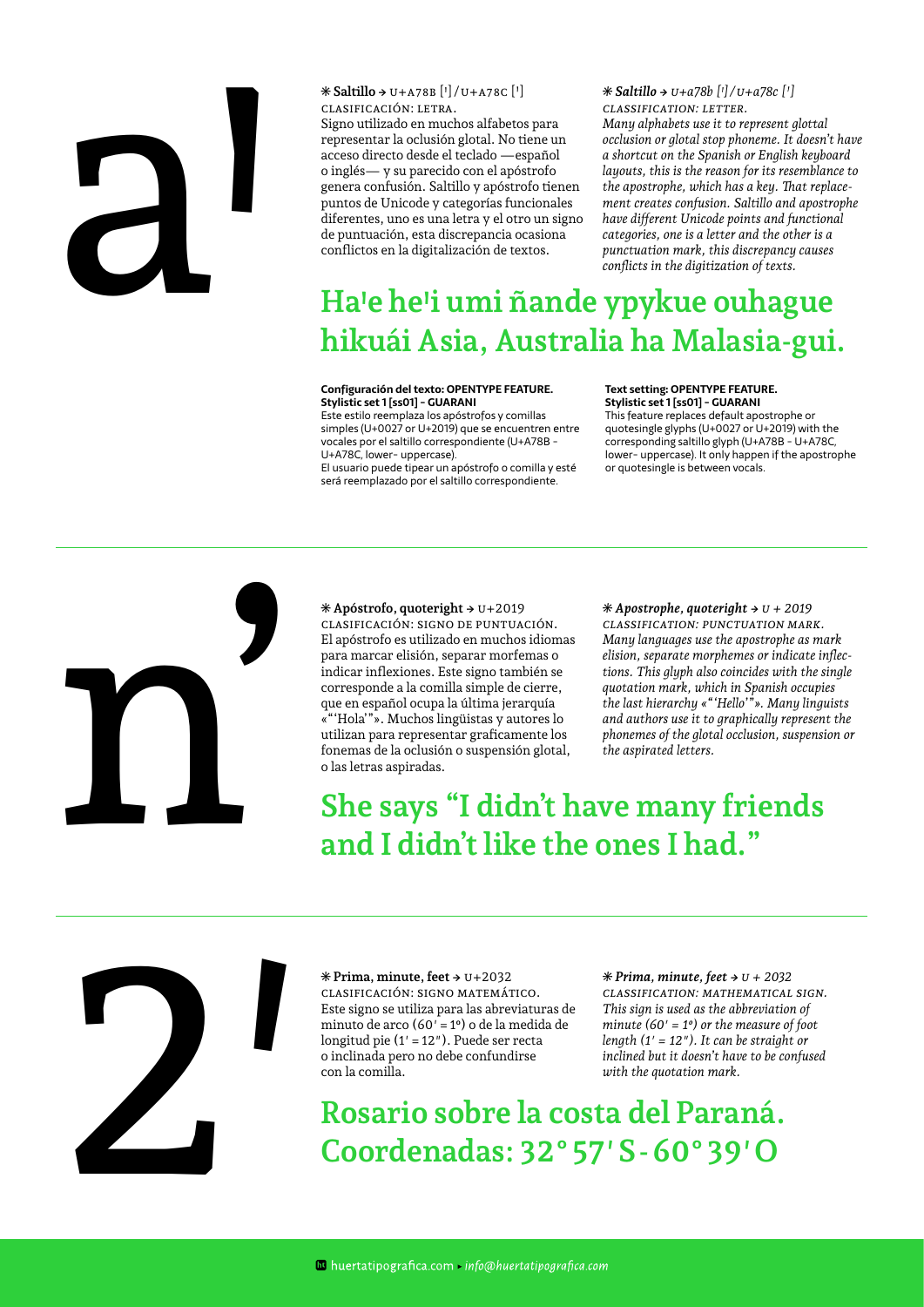- Family name ▶ Andada ht
	- Fundry ▶ Huerta Tipográfica
	- DESIGNED BY ► Carolina Giovagnoli
		- Released ▶ 2010 Review: 2014 / 2020
- FONT FORMAT ► OTF
- Supported encodings ▶ Latin plus

Supported languages ▶ Andada ht supports 219 languages from 212 countries: Abenaki, Afaan Oromo, Afar, Afrikaans, Albanian, Alsatian, Amis, Anuta, Aragonese, Aranese, Aromanian, Arrernte, Arvanitic (Latin), Asturian, Atayal, Aymara, Azerbaijani, Bashkir (Latin), Basque, Belarusian (Latin), Bemba, Bikol, Bislama, Bosnian, Breton, Cape Verdean , Creole, Catalan, Cebuano, Chamorro, Chavacano, Chichewa, Chickasaw, Cimbrian, Cofán, Cornish, Corsican, Creek, Crimean Tatar (Latin), Croatian, Czech, Danish, Dawan, Delaware, Dholuo, Drehu, Dutch, English, Esperanto, Estonian, Faroese, Fijian, Filipino, Finnish, Folkspraak, French, Frisian, Friulian, Gagauz (Latin), Galician, Ganda, Genoese, German, Gikuyu, Gooniyandi, Greenlandic (Kalaallisut), Guadeloupean Creole, Gwich'in, Haitian Creole, Hän, Hawaiian, Hiligaynon, Hopi, Hotcąk (Latin), Hungarian, Icelandic, Ido, Igbo, Ilocano, Indonesian, Interglossa, Interlingua, Irish, Istro-Romanian, Italian, Jamaican, Javanese (Latin), Jèrriais, Kaingang, Kala , Lagaw Ya, Kapampangan (Latin), Kaqchikel, Karakalpak (Latin), Karelian (Latin), Kashubian, Kikongo, Kinyarwanda, Kiribati, Kirundi, Klingon, Kurdish (Latin), Ladin, Latin, Latino sine Flexione, Latvian, Lithuanian, Lojban, Lombard, Low Saxon, Luxembourgish, Maasai, Makhuwa, Malay, Maltese, Manx, Māori, Marquesan, Megleno-Romanian, Meriam , Mir, Mirandese, Mohawk, Moldovan, Montagnais, Montenegrin, Murrinh-Patha, Nagamese Creole, Nahuatl, Ndebele, Neapolitan, Ngiyambaa, Niuean, Noongar, Norwegian, Novial, Occidental, Occitan, Old Icelandic, Old , Norse, Onĕipŏt, Oshiwambo, Ossetian (Latin), Palauan, Papiamento, Piedmontese, Polish, Portuguese, Potawatomi, Q'eqchi', Quechua, Rarotongan, Romanian, Romansh, Rotokas, Sami (Inari Sami), Sami (Lule Sami), Sami (Northern Sami), Sami (Southern Sami), Samoan, Sango, Saramaccan, Sardinian, Scottish Gaelic, Serbian (Latin), Seri, Seychellois Creole, Shawnee, Shona, Sicilian, Silesian, Slovak, Slovenian, Slovio (Latin), Somali, Sorbian (Lower Sorbian), Sorbian (Upper Sorbian), Sotho (Northern), Sotho (Southern), Spanish, Sranan, Sundanese (Latin), Swahili, Swazi, Swedish, Tagalog, Tahitian, Tetum, Tok Pisin, Tokelauan, Tongan, Tshiluba, Tsonga, Tswana, Tumbuka, Turkish, Turkmen (Latin) Tuvaluan, Tzotzil, Uzbek (Latin), Venetian, Vepsian, Volapük, Võro, Wallisian, Walloon, Waray-Waray, Warlpiri, Wayuu, Welsh, Wik-Mungkan, Wiradjuri, Wolof, Xavante, Xhosa, Yapese, Yindjibarndi, Zapotec, Zarma, Zazaki, Zulu & Zuni.

- Number of fonts in family ▶ 8 Regular, Medium, Bold, Extra bold. Roman, Italic, Small caps
	- OPENTYPE FEATURES ▶ [LIGA] [DLIG] [CALT] [SMCP] [S2SC] [CASE] [SUPS] [SUBS] [SINF] [FRAC] [NUMR] [DNOM] [ORDN] [SS01] [SS02] [SS04] [SS05] [SS06]
		- Font overview ▶ www.andada.huertatipografica.com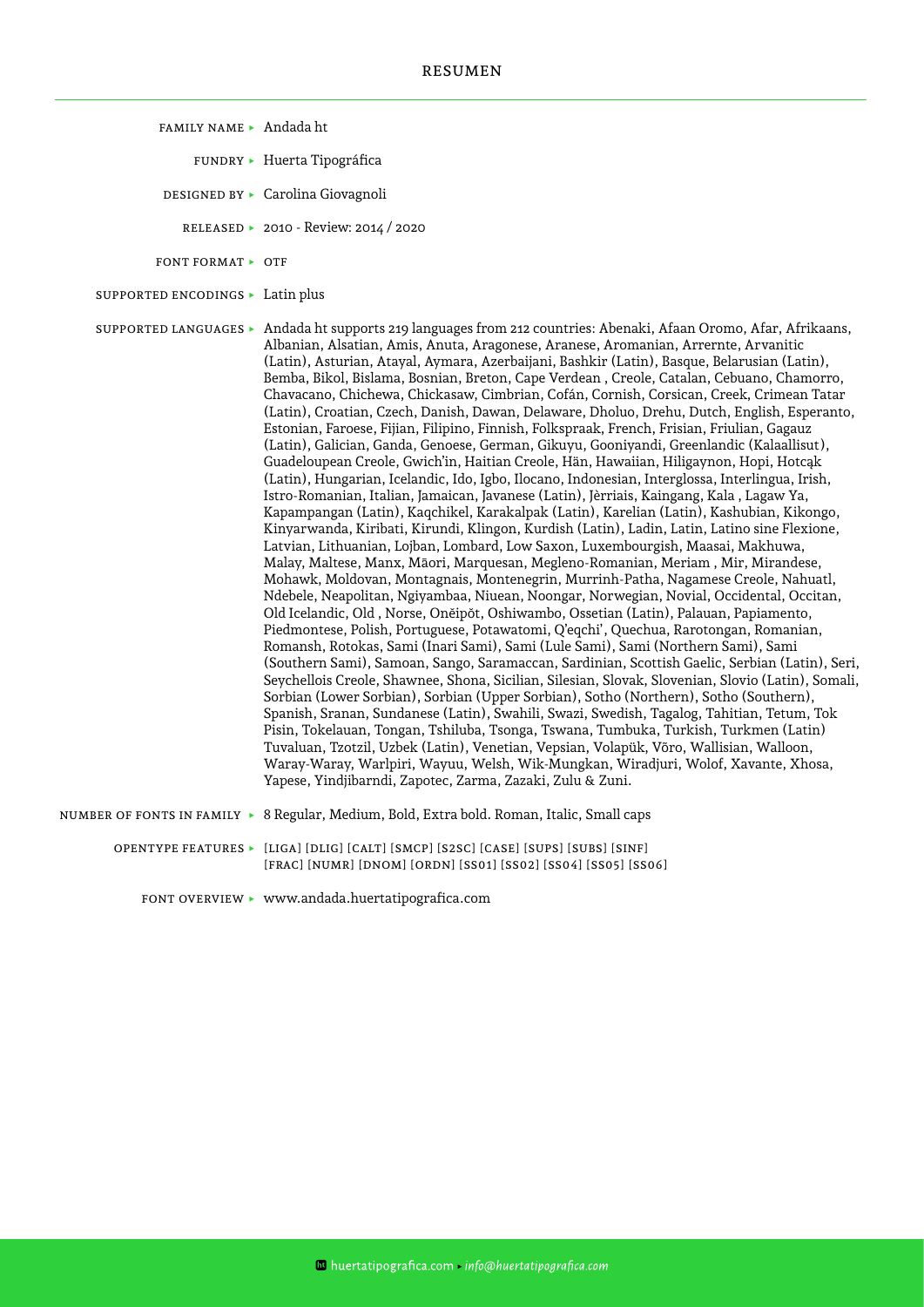**Mars** – czwarta według od planeta Układu Słoneczne pochodzi od imienia rzym wojny – Marsa. Zawdzięc która przy obserwacji z Zi się być rdzawo-czerwona starożytnym z pożogą wo odcień wynika stąd, że po

Andada ht Pro < > Regular *Andada ht Pro*  $\triangle$  *Italic* Andada ht Pro  $\triangleleft \triangleright$  Medium Andada ht Pro  $\triangle$  Medium Italic Andada ht Pro  $\triangle$  Bold *Andada ht Pro*  $\triangle$  Bold Italic **Andada ht Pro**  $\triangle$  **Extra Bold** *Andada ht Pro*  $\triangle$  Extra Bold Italic

zawiera tlenki żelaza. *Mars jest planetą wewnętrzną z cienką atmosferą, o powierzchni usianej kraterami uderzeniowymi, podobnie* 

*inne rodzaje terenu, podobne do ziemskich:*  Andada ht Pro2020—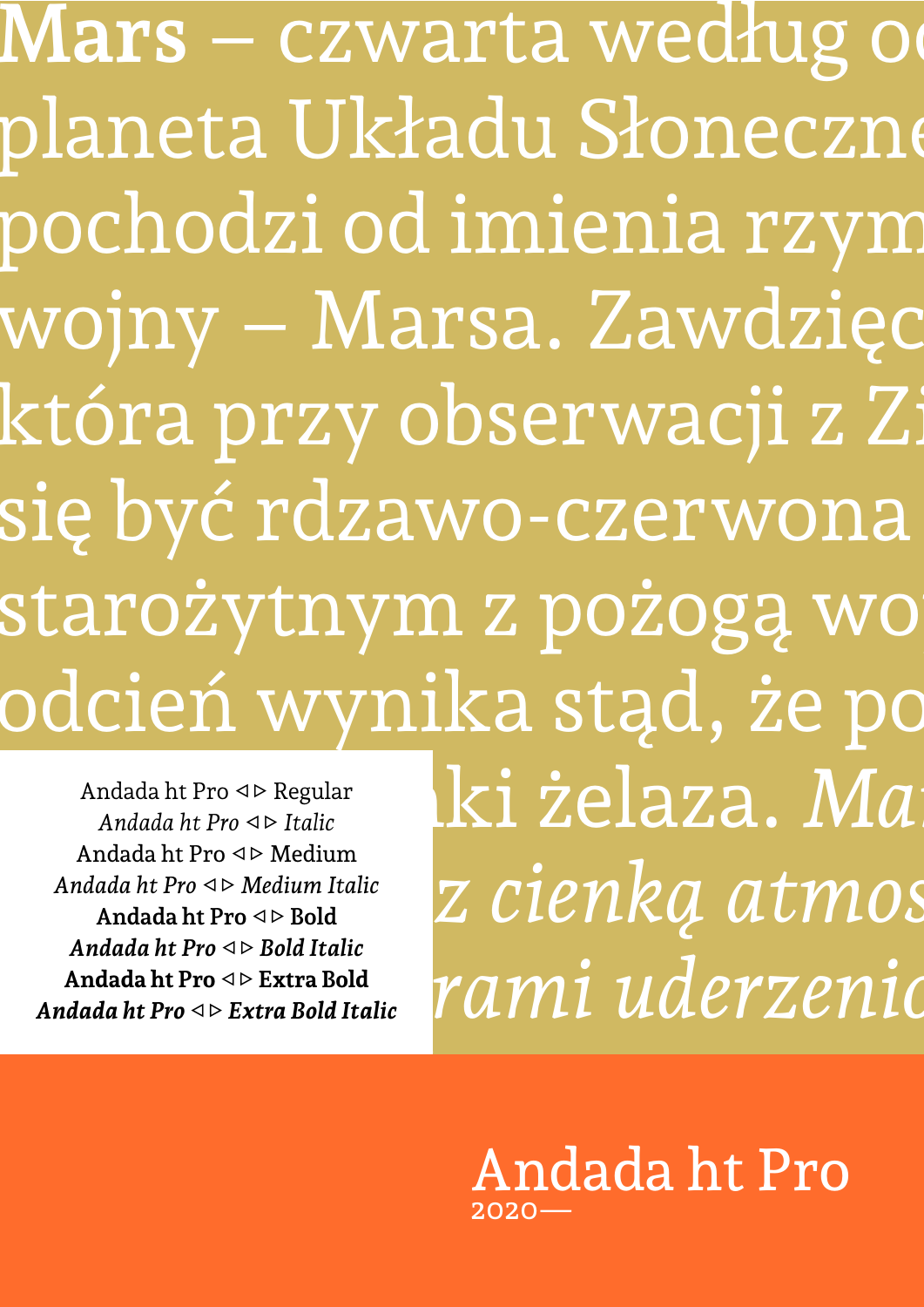# **ITAPYKUEMI** kuri tipografía latinoamericana ha upéi opu'ã pyahu iñasãijevy haguã. DEMORADA EN EL TIEMPO,

la tipografía latinoamericana resurge intentando cubrir el propio espacio de sus sonidos.

#### DELAYED IN TIME.

the latinoamerican typography emerges trying to fill its own space of sounds.

FONTANA, RUBÉN (Buenos Aires, 2009). Crisálidas, tipografía digital del Paraguay, ed. Piquete de Ojo.

ht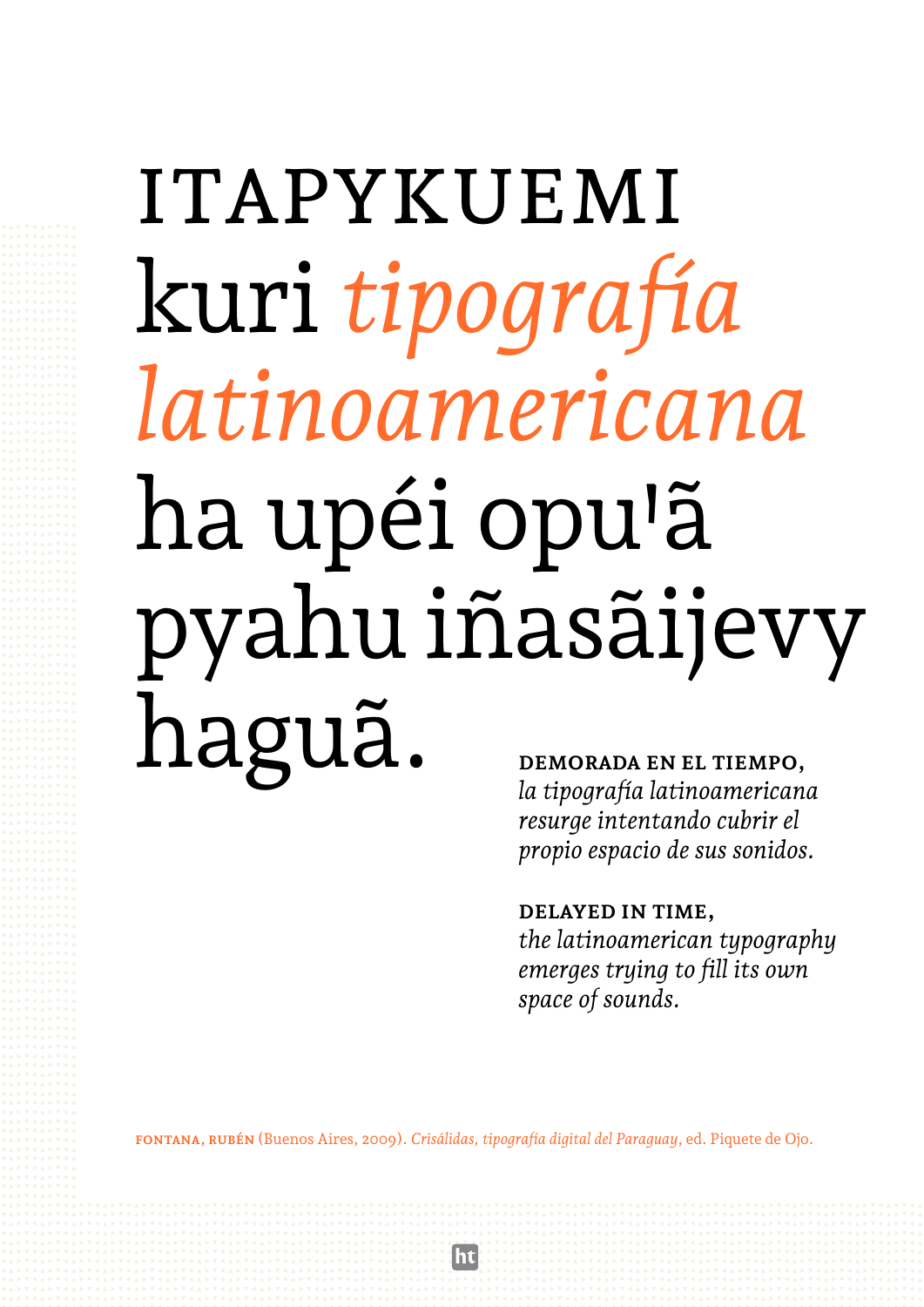

JULIO CORTÁZAR nació en Ixelles, un suburbio situado en

el sur de la ciudad de Bruselas, capital de Bélgica que en ese

entonces estaba ocupada por los alemanes. El pequeño Cocó, como le llamaba su familia,

fue hijo de Julio José Cortázar & María Herminia Descotte.

Su padre era funcionario de la embajada de Argentina en

Bélgica, desempeñándose en esa representación diplomática

del turismo y la diplomacia».

como agregado comercial. Más adelante en su vida declararía: «Mi nacimiento fue un producto

ABÍA EMPEZADO A LEER LA NOVELA UNOS DÍAS ANTES. La abandonó por negocios urgentes, volvió a abrirla cuando regresaba en tren a la finca; se dejaba interesar lentamente por la trama, por el dibujo de los personajes. Esa tarde, después de escribir una carta a su apoderado y discutir con el mayordomo una cuestión de aparcerías,

volvió al libro en la tranquilidad del estudio que miraba hacia el parque de los robles. Arrellanado en su sillón favorito, de espaldas a la puerta que lo hubiera molestado como una irritante posibilidad de intrusiones, dejó que su mano izquierda acariciara una y otra vez el terciopelo verde y se puso a leer los últimos capítulos. Su memoria retenía sin esfuerzo los nombres y las imágenes de los protagonistas; la ilusión novelesca lo ganó casi en seguida. Gozaba del placer casi perverso de irse desgajando línea a línea de lo que lo rodeaba, y sentir a la vez que su cabeza descansaba cómodamente en el terciopelo del alto respaldo, que los cigarrillos seguían al alcance de la mano,



CONTINUIDAD **DE LOS PAROUES** 1964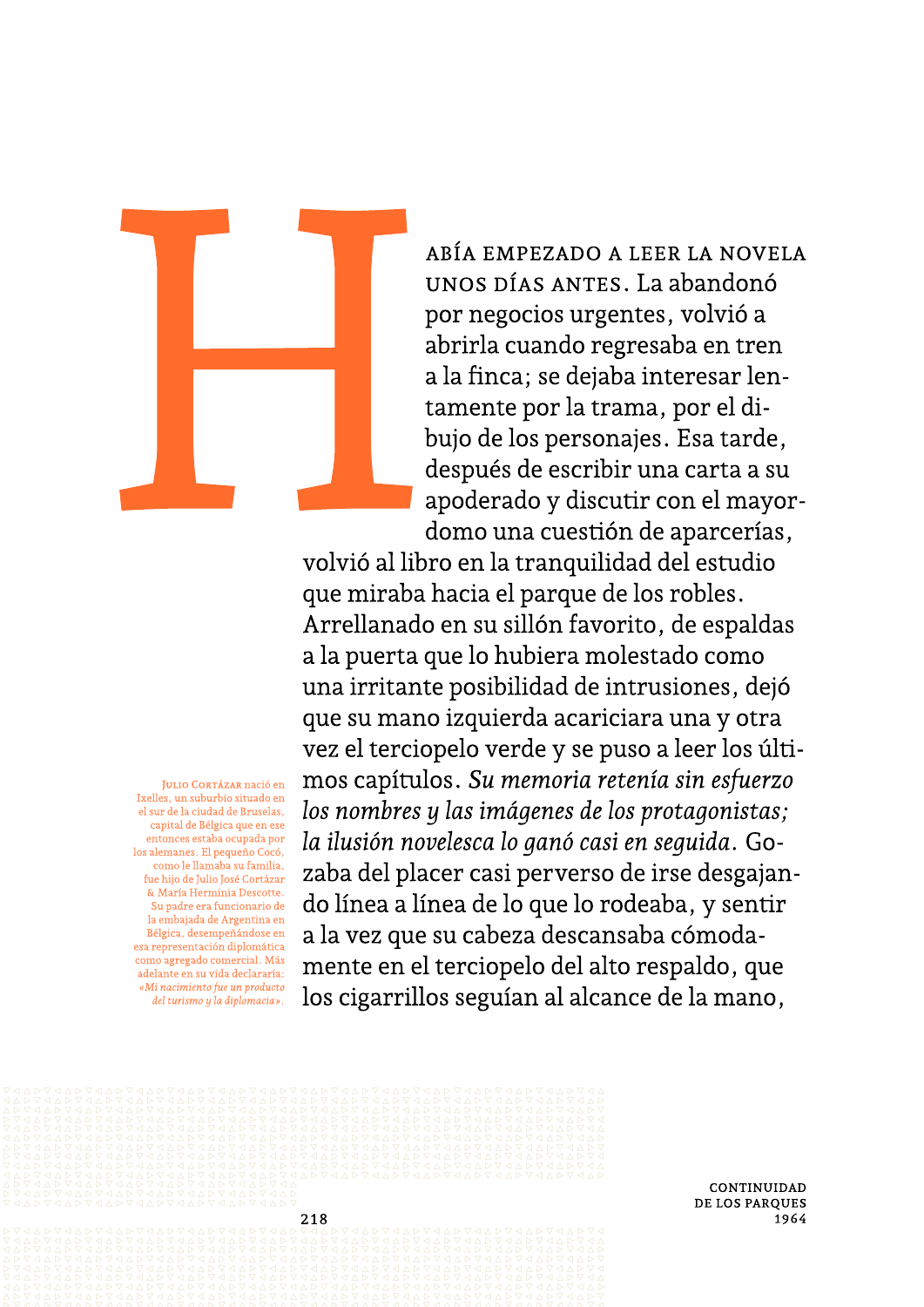#### ababababababababababababababababababababababababababababababababababababab bababababababababababababababababababababababababababababababababababababa ababababababababababababababababababababababababababababababababababababab bababababababababababababababababababababababababababababababababababababa ababababababababababababababababababababababababababababababababababababab bababababababababababababababababababababababababababababababababababababa ababababababababababababababababababababababababababababababababababababab bababababababababababababababababababababababababababababababababababababa ababababababababababababababababababababababababababababababababababababab bababababababababababababababababababababababababababababababababababababa ababababababababababababababababababababababababababababababababababababab bababababababababababababababababababababababababababababababababababababa ababababababababababababababababababababababababababababababababababababab bababababababababababababababababababababababababababababababababababababa

#### ababababababababababababababababababababababababababababababababababababab bababababababababababababababababababababababababababababababababababababa ababababababababababababababababababababababababababababababababababababab bababababababababababababababababababababababababababababababababababababa ababababababababababababababababababababababababababababababababababababab bababababababababababababababababababababababababababababababababababababa ababababababababababababababababababababababababababababababababababababab bababababababababababababababababababababababababababababababababababababa ababababababababababababababababababababababababababababababababababababab bababababababababababababababababababababababababababababababababababababa ababababababababababababababababababababababababababababababababababababab bababababababababababababababababababababababababababababababababababababa ababababababababababababababababababababababababababababababababababababab

bababababababababababababababababababababababababababababababababababababa

#### bababababababababababababababababababababababababababababababababababababa ababababababababababababababababababababababababababababababababababababab bababababababababababababababababababababababababababababababababababababa ababababababababababababababababababababababababababababababababababababab bababababababababababababababababababababababababababababababababababababa ababababababababababababababababababababababababababababababababababababab bababababababababababababababababababababababababababababababababababababa ababababababababababababababababababababababababababababababababababababab bababababababababababababababababababababababababababababababababababababa ababababababababababababababababababababababababababababababababababababab bababababababababababababababababababababababababababababababababababababa ababababababababababababababababababababababababababababababababababababab bababababababababababababababababababababababababababababababababababababa ababababababababababababababababababababababababababababababababababababab

ababababababababababababababababababababababababababababababababababababab bababababababababababababababababababababababababababababababababababababa ababababababababababababababababababababababababababababababababababababab bababababababababababababababababababababababababababababababababababababa ababababababababababababababababababababababababababababababababababababab ababababababababababababababababababababababababababababababababababababab bababababababababababababababababababababababababababababababababababababa ababababababababababababababababababababababababababababababababababababab tuation mark, not a word-building plurals of individual characters. Closing quotation mark, which may ababababababababababababababababababababababababababababababababababababab  $\overline{00000}$  character, and the amoguous use of it for two different functions can make automated processing of the ababababababababababababababababababababababababababababababababababababab bababababababababababababababababababababababababababababababababababababa

#### $\bullet$ ababababababababababababababababababababababababababababababababababababab Araro'y It's winter 'Invierno' *Araro'y It's winter 'Invierno'*

ababababababababababababababababababababababababababababababababababababab bababababababababababababababababababababababababababababababababababababa

# ababababababababababababababababababababababababababababababababababababab

frequently uses an apostrophe several purposes: marking of the to set off direct speech, a quotation,

ababababababababababababababababababababababababababababababababababababab bababababababababababababababababababababababababababababababababababababa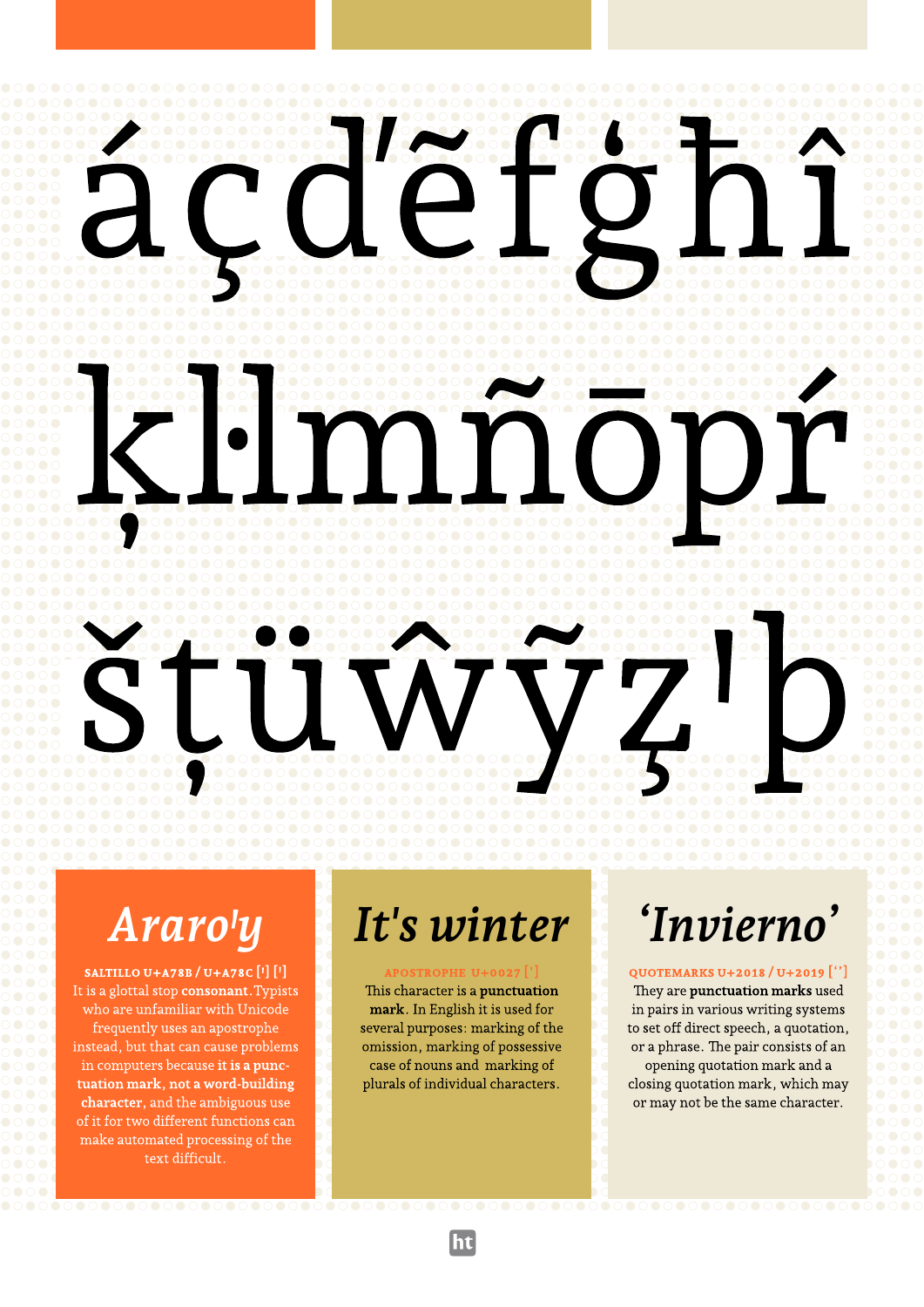Die Geschichte vom Soldaten mcmxvii ist ein Musiktheater-Werk für kleines Ensemble, das der russische Komponist *Igor Strawinsky* in Zusammenarbeit mit dem Waadtländer Dichter *Charles-Ferdinand Ramuz* schuf.

# **HNNHH**

**L'Histoire du soldat,** traducida del original en francés literalmente como *Historia de un soldado* y comúnmente conocida como *La Historia del Soldado,* es una obra de *Ígor Stravinsky* compuesta en mcmxvii a partir de un texto de su amigo *Charles Ferdinand Ramuz* para tres actores (el soldado, el diablo y la princesa) y siete instrumentos (violín, contrabajo, fagot, corneta, trombón, clarinete y percusión). Si bien se estrenó en un primer momento esta obra en mcmxviii en Lausana (Suiza), debido a la Gripe Española, su estreno definitivo se pospuso hasta mcmxxiv. El argumento, de inspiración faustiana, está basado en un cuento popular ruso. Narra la historia de un soldado: José, que de regreso a casa, se encuentra con el diablo que le engaña para que le cambie su violín (que representa su alma) a cambio de un libro que tiene la virtud de predecir el futuro. El joven se queda, a instancias del diablo, tres días con él para enseñarle a tocar el instrumento, pero cuando regresa a su pueblo ve desolado que realmente lo que han pasado son tres años y que ya nadie se acuerda de él, ni siquiera su madre ni su novia que se ha casado con otro. Triste y abatido se retira y amasa una gran fortuna merced a los poderes del libro. Sin embargo el soldado descubre que el dinero no le hace feliz, así que sale en busca del diablo al que le ofrece jugarse su fortuna contra el violín en una partida de cartas. *El diablo gana una vez más, y en su alegría desmedida, José aprovecha para robarle el violín.* Ha oído que la hija del rey está enferma y que éste la casará con quien la cure. José lo logra por medio de su violín y se casa con ella. Sin embargo no podrán salir del reino ya que si así lo hacen el diablo se llevará a José al infierno. Más tarde el diablo aprovechando que han traspasado los límites del reino —ya que la princesa solicita a José que le muestre su vieja casa— lo atrapa y se lo lleva al infierno.

Esta obra pertenece al período estético primitivo o ruso. Se puede ver reflejado por la aparición del folclore ruso, pero tiene un toque de neoclasicismo, dentro de la vida de Ígor Stravinsky, pues la orquesta aparenta ser más de cámara, que la orquesta que utilizó originalmente para sus tres primeras grandes obras, El pájaro de fuego; Petruska; y por último La consagración de la primavera (…)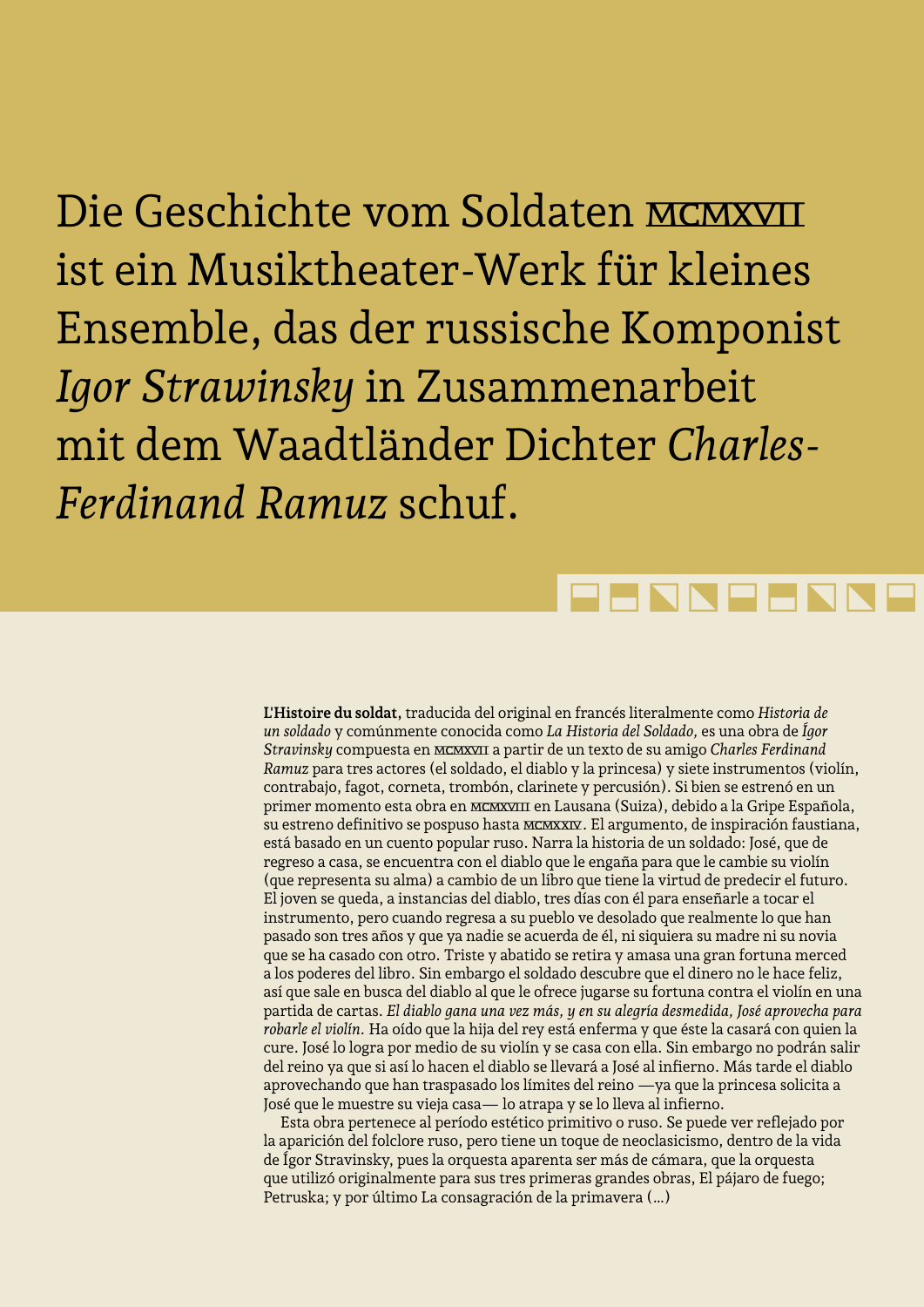# ff fi fl fh fb fk fþ  $\tilde{o}$  ó ô ō ō ô  $\rho$  ø ø afluente ff fi fl fh fb fk fþ ő ô ō ō ô q ø ø õ stafrófið ff fi fl fh fb fk fþ ỡ ő ô ō ō ô ò ọ ø ø anticipo ff fi fl fh fb fk fþ  $\tilde{o}$  ó ô ō ō ô  $\rho$  ø ø

aftersun

Mars - czwarta według oddalenia od Słońca planeta Układu Słonecznego. Nazwa planety pochodzi od imienia rzymskiego boga wojny – Marsa. Zawdzięcza ją swej barwie, która przy obserwacji z Ziemi wydaje się być rdzawo-czerwona i kojarzyła się starożytnym z pożogą wojenną. Postrzegany odcień wynika stąd, że powierzchnia planety zawiera tlenki żelaza. Mars jest planetą wewnętrzną z cienką atmosferą, o powierzchni usianej kraterami uderzeniowymi, podobnie jak powierzchnia Księżyca. Występują tu także inne rodzaje terenu, podobne do ziemskich: wulkany, doliny, pustynie i polarne czapy lodowe. Okres obrotu wokół własnej osi jest niewiele dłuższy niż Ziemi i wynosi 24,6229 godziny (24h37'22"). Na Marsie znajduje się najwyższa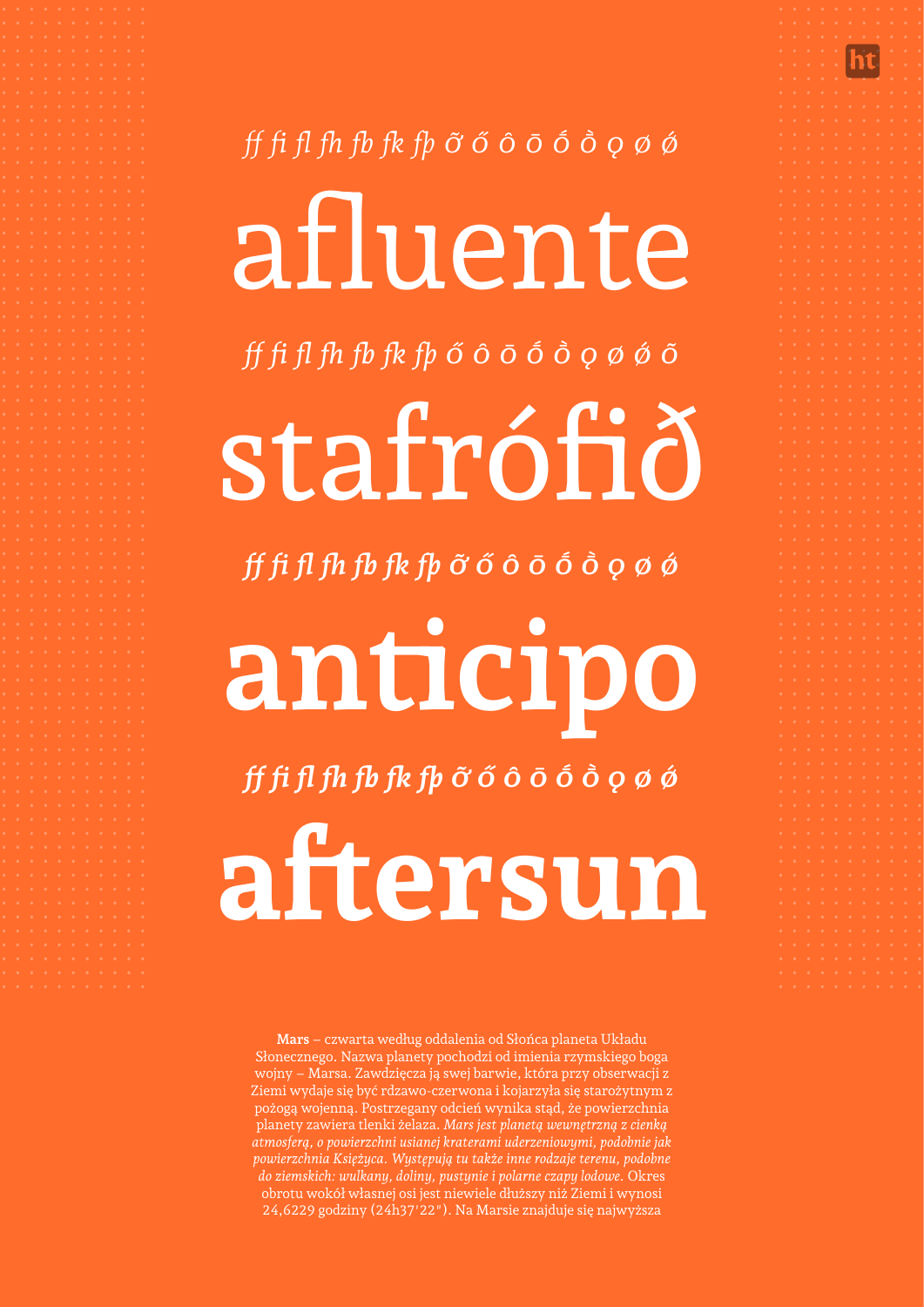# Iñe'ehárava

**Ñe'ẽnguéra iñe'ẽjoapykuaáva,** *lenguas aglutinantes,* tuykiañe'ẽ guaicha, ombojoajúva ñe'ẽpehẽtai ñe'ẽrapóre. Iporã ja'e avañe'ẽ oñemohendaha avei ko'ãva apytépe (n-a-mbo-guata-se-i-eté-pa-kuri). **Ñe'ẽnguéra iñe'ẽrapoambuéva,** *lenguas de flexión,* umi ñe'ẽte indoeuropeo-icha. Ko'ãvape, ñe'ẽ iñambue iñe'ẽrapópemavoi karaiñe'ẽme ojehuháicha (camin/o, as, a, amos, áis, an).

# ÑE'ËNGUÉRA

**Ñe'ẽnguéra iñe'ẽjoapykuaáva,** *lenguas aglutinantes,* tuykiañeꞌẽ GUAICHA, OMBOJOAJÚVA ÑE'ĚPEHĚTAI ÑE'ĚRAPÓRE. IPORÃ JA'E AVAÑE'Ě oñemohendaha avei koꞌãva apytépe (n-a-mbo-guata-se-i-eté-pakuri). **Ñe'ẽnguéra iñe'ẽrapoambuéva,** *lenguas de flexión,* umi ÑE'ĔTE INDOEUROPEO-ICHA. KO'ÃVAPE, ÑE'Ě IÑAMBUE IÑE'ĔRAPÓPEMAVOI KARAIÑE'ĔME OJEHUHÁICHA (CAMIN/O, AS, A, AMOS, ÁIS, AN).

# CHE'U LEÕ

**ÑE'ẼNGUÉRA IÑE'ẼJOAPYKUAÁVA,** *LENGUAS AGLUTINANTES,* TUYKIAÑEꞋẼ GUAICHA, OMBOJOAJÚVA ÑEꞋẼPEHẼTAI ÑEꞋẼRAPÓRE. IPORÃ JAꞋE AVAÑEꞋẼ OÑEMOHENDAHA AVEI KOꞋÃVA APYTÉPE (N-A-MBO-GUATA-SE-I-ETÉ-PA-KURI). **ÑE'ẼNGUÉRA IÑE'ẼRAPOAMBUÉVA,** *LENGUAS DE FLEXIÓN,* UMI ÑEꞋẼTE INDOEUROPEO-ICHA. KOꞋÃVAPE, ÑEꞋẼ IÑAMBUE IÑE'ĒRAPÓPEMAVOI KARAIÑE'ĒME OJEHUHÁICHA (CAMIN/O, AS, A, AMOS, ÁIS, AN).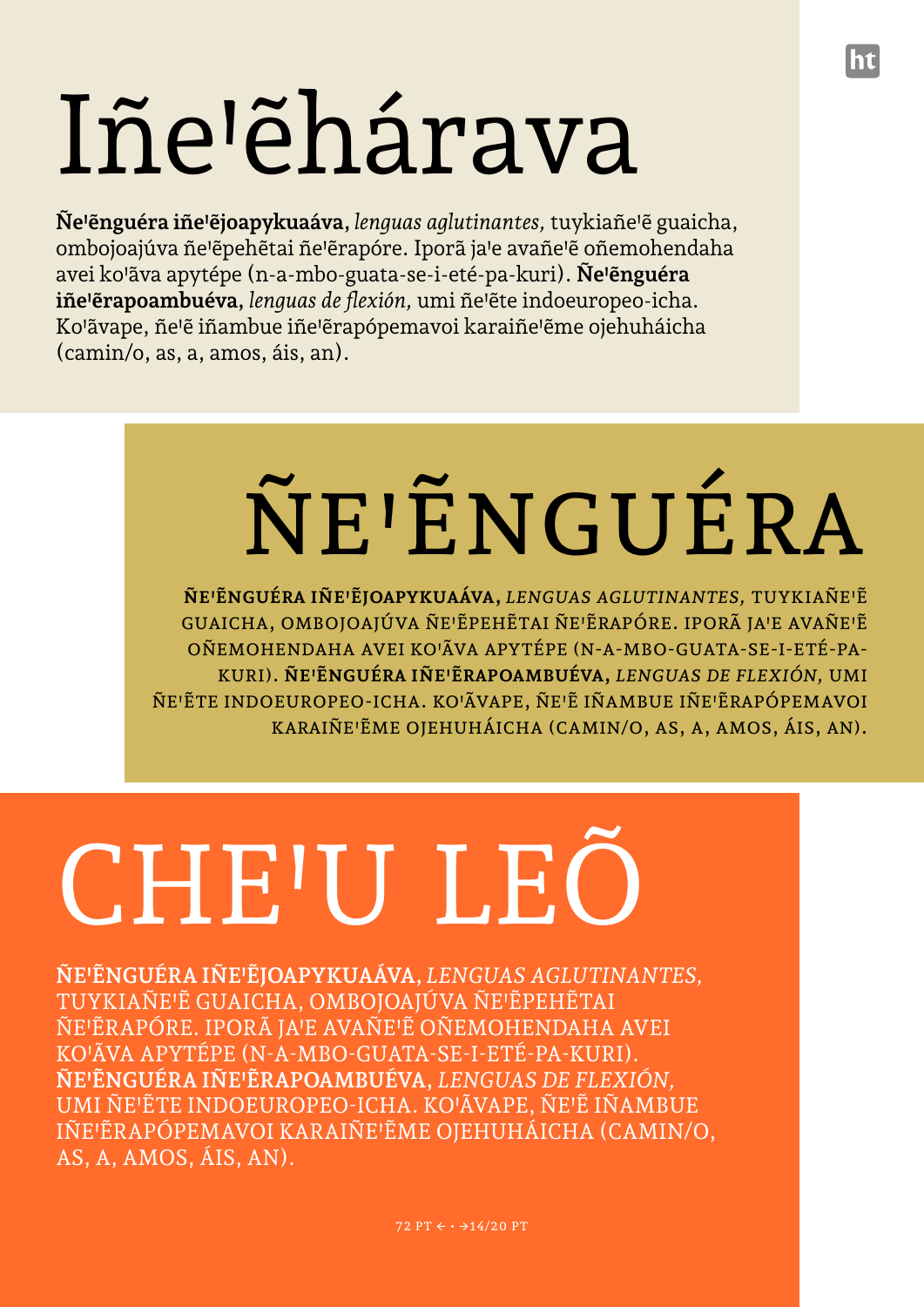# **Deleuze**

**Gilles Deleuze** est un philosophe français né à Paris le 18 janvier 1925 et mort par suicide à Paris le 4 novembre 1995. Des années 1960 jusqu'à sa mort, Deleuze a écrit une œuvre philosophique influente et complexe, à propos de la philosophie elle-même, de la littérature, de la politique, de la psychanalyse, du cinéma et de la peinture. Jusqu'à sa retraite en 1988, il fut également un professeur de philosophie renommé.

> D'abord perçu comme un historien de la philosophie, car il a écrit des ouvrages sur des philosophes aussi divers que David Hume, Friedrich Nietzsche, Emmanuel Kant, Baruch Spinoza, Henri Bergson, Deleuze évolue vers une nouvelle définition du philosophe comme «celui qui crée des concepts» dans la Cité, soit un créateur en philosophie de mots nouveaux, de sens différents. Il revient néanmoins à l'histoire de la philosophie à la fin de sa carrière universitaire, en consacrant des ouvrages à Michel Foucault, François Châtelet et Gottfried Wilhelm Leibniz.

Sa thèse de philosophie est centrée sur le concept de «différence» et «répétition», c'est-à-dire au rapport du même à la ressemblance, de la copie au double, et de l'effet de la répétition à l'infini par rapport à un original. Il y prend comme référence Gottfried Wilhelm Leibniz, qui était à la fois métaphysicien et mathématicien. Deleuze tente d'y développer une métaphysique, en accord avec la physique et les mathématiques de son temps (les années 1960), dans laquelle les concepts de multiplicité, d'événement et de virtualité remplacent respectivement ceux de substance, d'essence et de possibilité.

Deleuze s'intéresse ensuite aux rapports entre sens, non-sens et événement, à partir de l'œuvre de Lewis Carroll, du philosophe Whitehead et du stoïcisme grec. Enfin il développe une métaphysique et une philosophie de l'art originales en s'intéressant au cinéma autant qu'au peintre Francis Bacon.

Avec Félix Guattari, il développe un cycle intitulé «Capitalisme et schizophrénie» qui comprend L'Anti-Œdipe (1972) et Mille Plateaux (1980). Ils écrivent ensemble deux autres ouvrages: Kafka. Pour une littérature mineure (1975) et Qu'est-ce que la philosophie? (1991). Ils créent les concepts de rhizome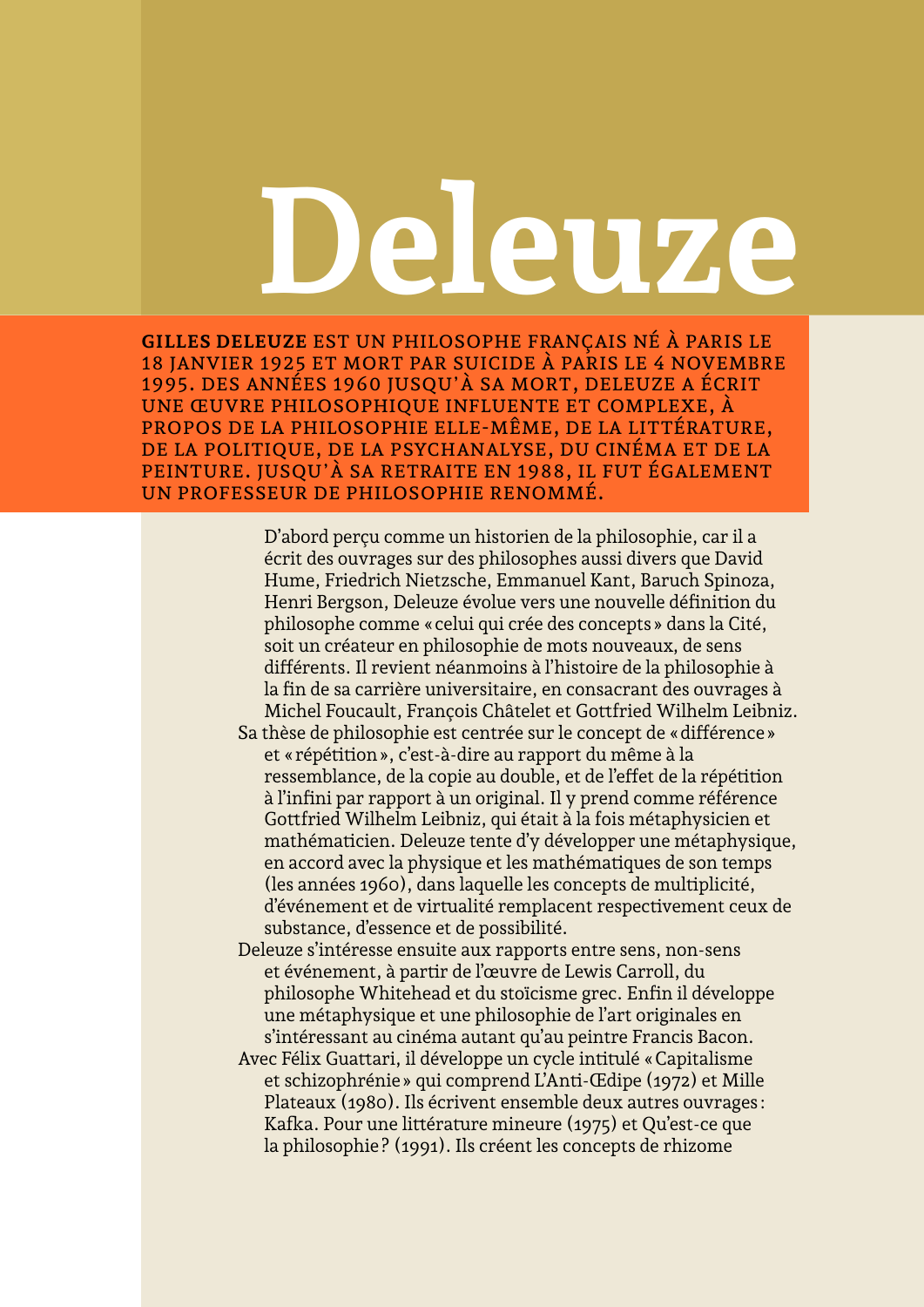### **We cultivate fonts that bear good fruits.**

### **We are a collaborative type foundry from Argentina founded in 2009 with a deep respect for design and typography.**

We were originated as a place to meet, cooperate and share experiences while collaborating on academic and commercial projects.

We identify specific typographical needs and this motivate us to create innovative and functional ideas. We do it with a strong commitment to the quality of our work and through the exchange of ideas, experiences and knowledge.

With all of these in mind we develop custom or retail fonts with libre, proprietary or exclusive licenses. The quality of our work has been recognized in several international events such as Letter.2 (ATypI), Tipos Latinos and the *Bienal Iberoamericana de diseño de Madrid.*